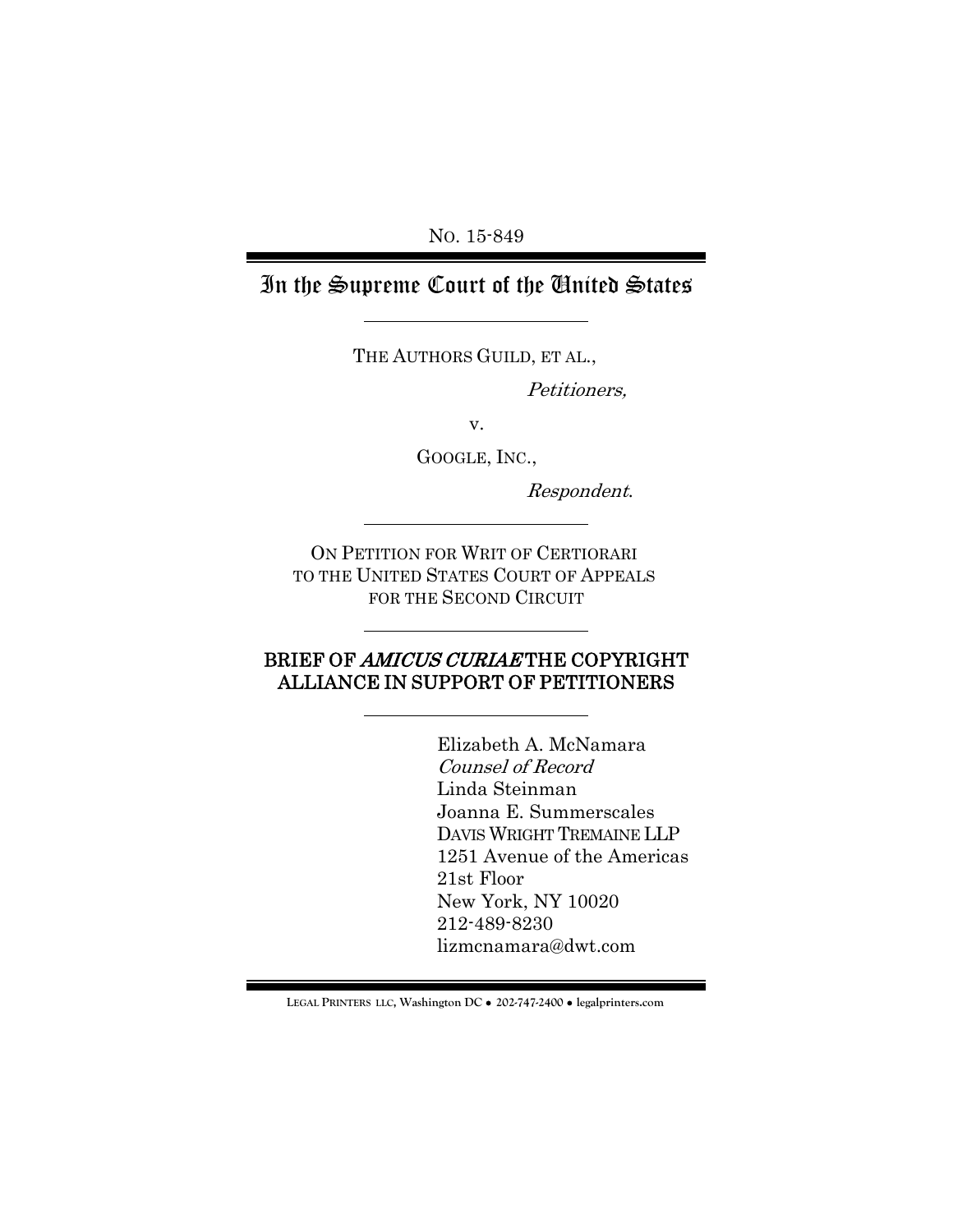# **TABLE OF CONTENTS**

|        |                                                            | Page                                                                                                                                                                                                            |  |  |  |  |
|--------|------------------------------------------------------------|-----------------------------------------------------------------------------------------------------------------------------------------------------------------------------------------------------------------|--|--|--|--|
|        |                                                            |                                                                                                                                                                                                                 |  |  |  |  |
| Ī.     | STATEMENT OF IDENTITY AND<br>INTERESTS OF AMICUS CURIAE  1 |                                                                                                                                                                                                                 |  |  |  |  |
| II. II | INTRODUCTION AND SUMMARY OF                                |                                                                                                                                                                                                                 |  |  |  |  |
| III.   |                                                            |                                                                                                                                                                                                                 |  |  |  |  |
|        | A.                                                         | The<br>Second Circuit's<br>"Transformative Use" Analysis in<br>the <i>Google Books</i> Case is<br>Inconsistent with the Purposes of<br>the Copyright Act and the Basic<br>Principles Set Forth by this Court in |  |  |  |  |
|        | <b>B.</b>                                                  | The Fourth Factor Analysis in the<br>Google Books Case is Inconsistent<br>with the Purposes of the Copyright<br>Act and this Court's Precedent  15                                                              |  |  |  |  |
|        |                                                            |                                                                                                                                                                                                                 |  |  |  |  |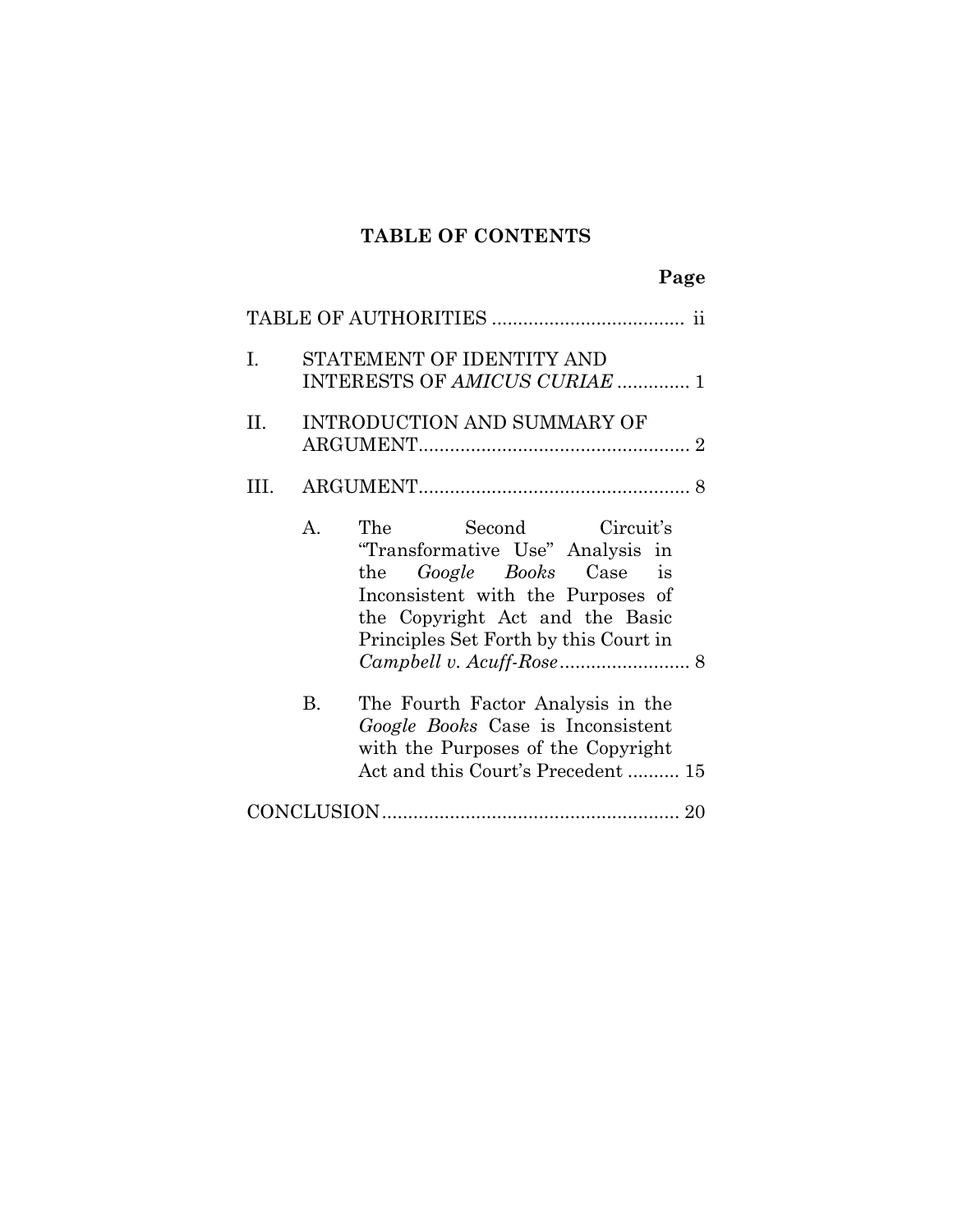## **TABLE OF AUTHORITIES**

 **Page(s)** 

## **Cases**

| American Geophysical Union v. Texaco,<br>60 F.3d 913 (2d Cir. 1994) 15, 16                                     |
|----------------------------------------------------------------------------------------------------------------|
| Associated Press v. Meltwater,<br>931 F. Supp. 2d 537 (S.D.N.Y. 2013) 6, 13                                    |
| Authors Guild v. Google Inc.,                                                                                  |
| Campbell v. Acuff-Rose Music Inc.,                                                                             |
| Fox News Network, LLC v. TVEyes,<br>Inc.,<br>43 F. Supp. 3d 379, 42 Media L. Rep.                              |
| Fox News Network, LLC v. TVEyes,<br>Inc.,<br>Case No. 13-cv-05315-AKH, --- F.<br>Supp. 3d ---, 2015 WL 5025274 |
| Harper & Row Publishers, Inc. v.<br>Nation Enterprises,                                                        |
| <i>Infinity Broadcast Corp. v. Kirkwood,</i><br>150 F.3d 104 (2d Cir. 1998) 3, 6, 10                           |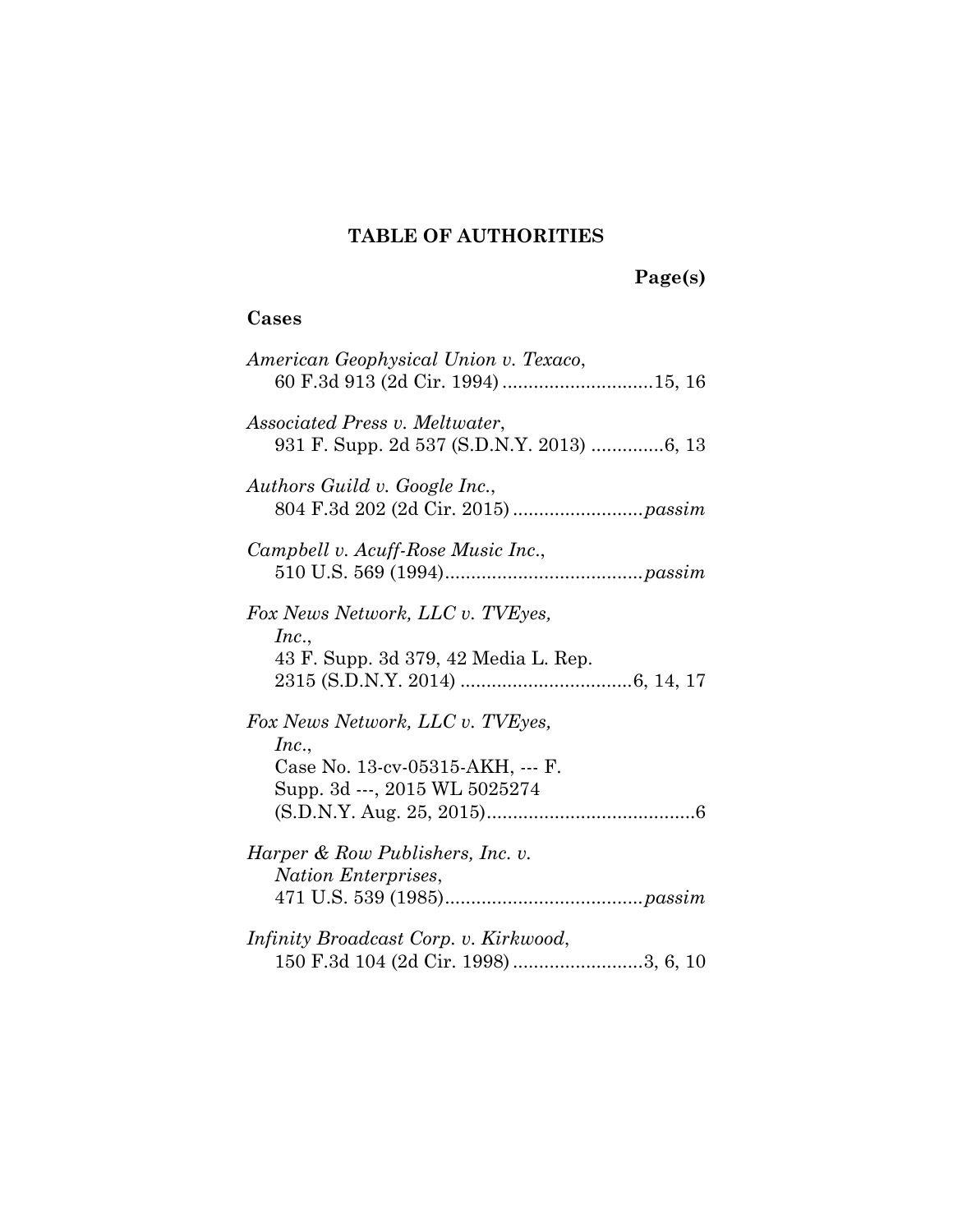| Kelly v. Aribba Soft Corp.,                                                    |
|--------------------------------------------------------------------------------|
| Kienetz v. Sconnie Nation LLC,                                                 |
| Pacific & Southern Co. v. Duncan,                                              |
| Perfect 10 v. Amazon.com, Inc.,                                                |
| Salinger v. Random House,                                                      |
| Sony Corp. of America v. Universal City<br>Studios, Inc.,                      |
| Stewart v. Abend,                                                              |
| A.V. ex rel Vanderhye v. iParadigms,<br>LLC,<br>562 F.3d 630 (4th Cir. 2009)11 |
| Video Pipeline, Inc. v. Buena Vista<br>Home Entertainment, Inc.,               |
| <b>Constitutional Provisions and Statutes</b>                                  |
| IIS Const art I 8.8 cl 8<br>3                                                  |

## iii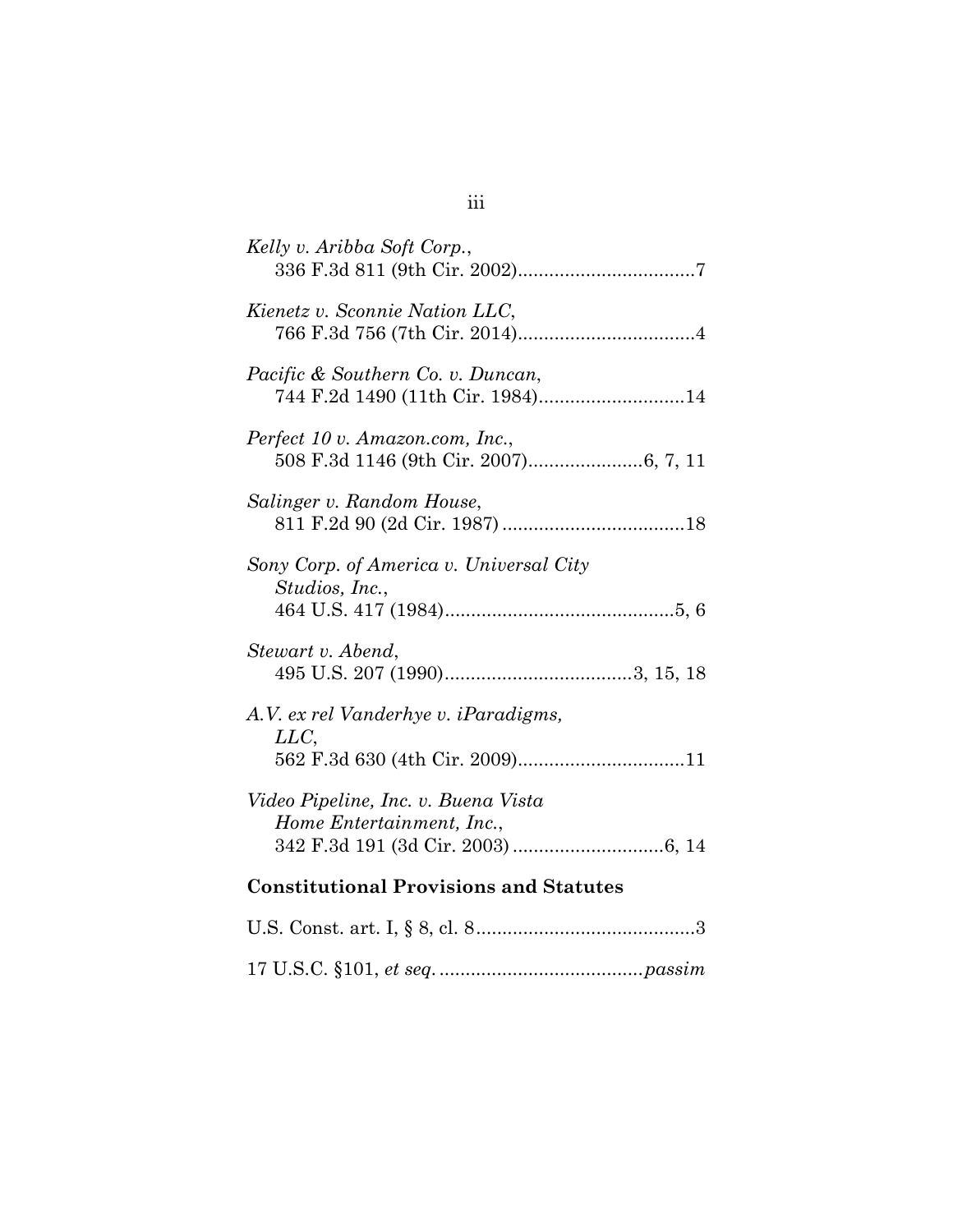## **Other Authorities**

| Miguel Helft, Microsoft Will Shut Down<br>Book Search Program, N.Y. Times,                                            |
|-----------------------------------------------------------------------------------------------------------------------|
|                                                                                                                       |
| Pierre N. Leval, "Commentaries:<br>Toward a Fair Use Standard." 103                                                   |
| Melville B. Nimmer, 3 Nimmer on                                                                                       |
| U.S. Copyright Office, Legal Issues in<br><i>Mass Digitization: A Preliminary</i><br>Analysis and Discussion Document |

### iv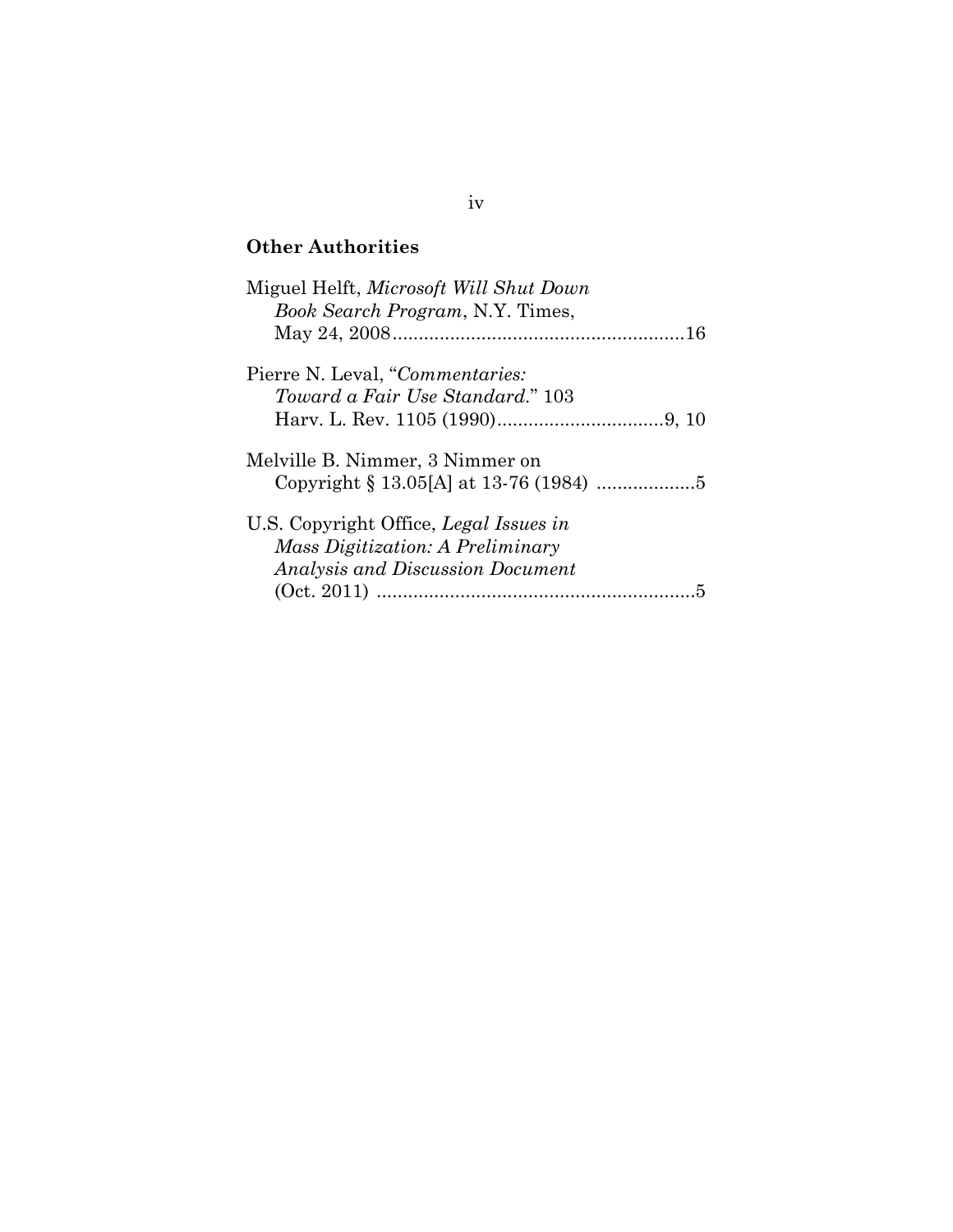### **STATEMENT OF IDENTITY AND INTERESTS OF** *AMICUS CURIAE***<sup>1</sup>**

The Copyright Alliance is a non-profit, public interest and educational organization that counts as its members over 15,000 individual creators and organizations across the spectrum of copyright disciplines. The Copyright Alliance represents the interests of authors, photographers, performers, artists, software developers, musicians, journalists, directors, songwriters, game designers and many other independent creators. The Alliance also represents the interests of book publishers, motion picture studios, software companies, music publishers, sound recording companies, sports leagues, broadcasters, guilds, and newspaper and magazine publishers and many more organizations.

<sup>&</sup>lt;sup>1</sup> No counsel for a party authored this brief in whole or in part, and no such counsel or party made a monetary contribution intended to fund the preparation or submission of this brief. No person other than the *amicus curiae*, or their counsel, made a monetary contribution intended to fund its preparation or submission. Pursuant to Supreme Court Rule 37.2(a), *amicus* provided at least ten days' notice of its intent to file this brief, to counsel of record for all parties. On January 14, 2016, both the petitioners and the respondent, Google Inc., filed blanket consents to the filing of *amicus curiae* briefs in support of either or neither party. Although the Association of American Publishers, Inc. ("AAP") is a member of the Copyright Alliance, AAP—which was an original party to the Google Books litigation—has not participated in the preparation or submission of this *amicus curiae* brief. Websites cited in this brief were last visited on January 28, 2016.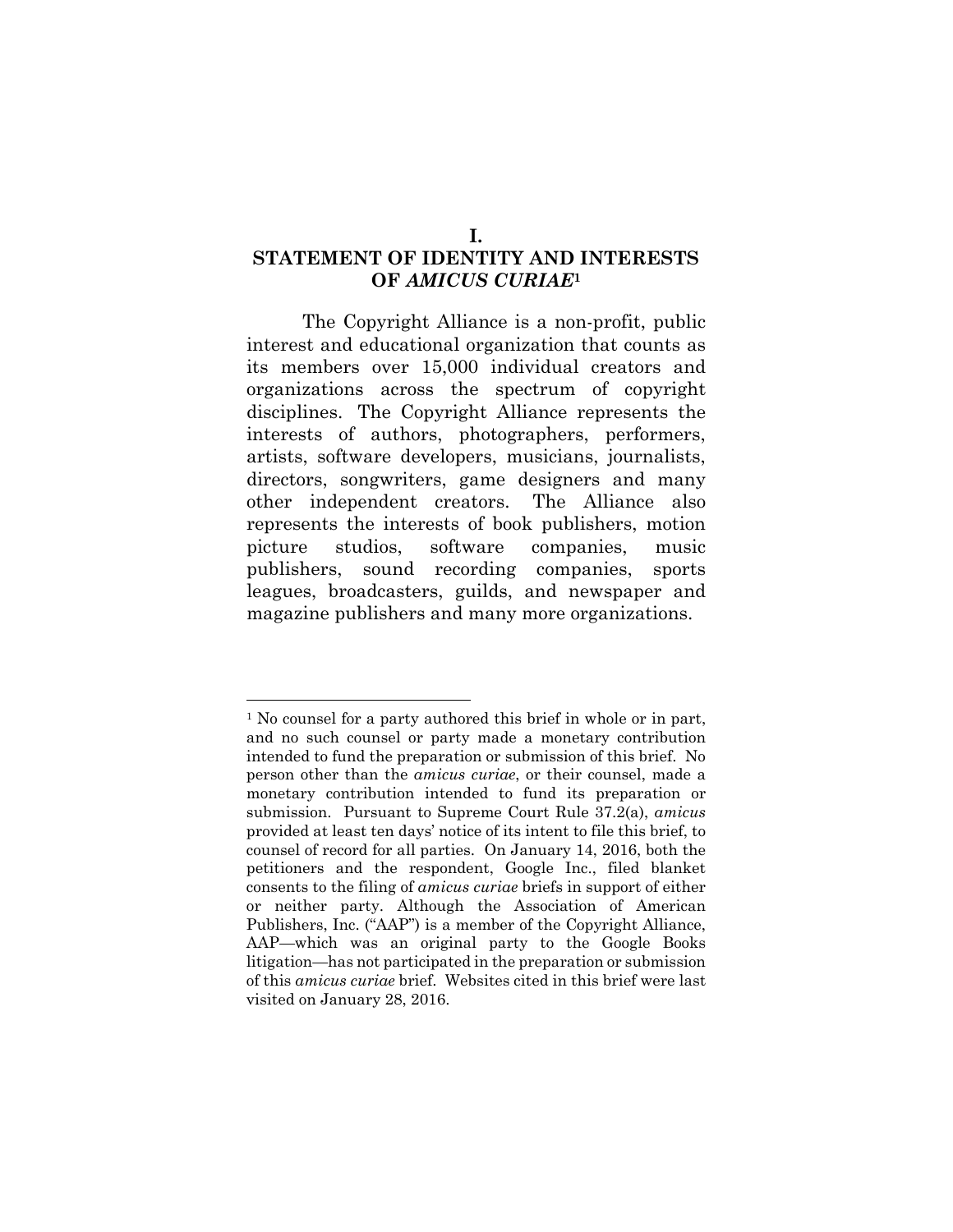What unites these individuals and organizations is their reliance on the copyright law to protect their freedom to pursue a livelihood and career based on creativity and innovation and to protect their investment in the creation and dissemination of copyrighted works for the public to enjoy. This requires a predictable and appropriately refined fair use analysis that furthers the purposes of copyright law, including the rights of authors to control the reproduction and use of their works. They believe that the copyright law is critical not only to their success and prosperity, but also the short and long-term success of the U.S. economy.

#### **II.**

#### **INTRODUCTION AND SUMMARY OF ARGUMENT**

More than 20 years have passed since this Court articulated the transformative use test in *Campbell v. Acuff-Rose Music Inc*., 510 U.S. 569 (1994). The intervening period has seen an unprecedented and dramatic shift in the ways in which copyrighted works can be created, copied, used, and distributed. Addressing this evolution, the Second Circuit in *Authors Guild v. Google Inc.*, 804 F.3d 202 (2d Cir. 2015) (hereinafter, "*Google Books*"), blessed Google's creation, for its own economic benefit, of a massive digital archive of 20 million books without the rightsholders' consent, and in doing so, employed a fair use analysis that is far removed from *Campbell*'s carefully calibrated approach.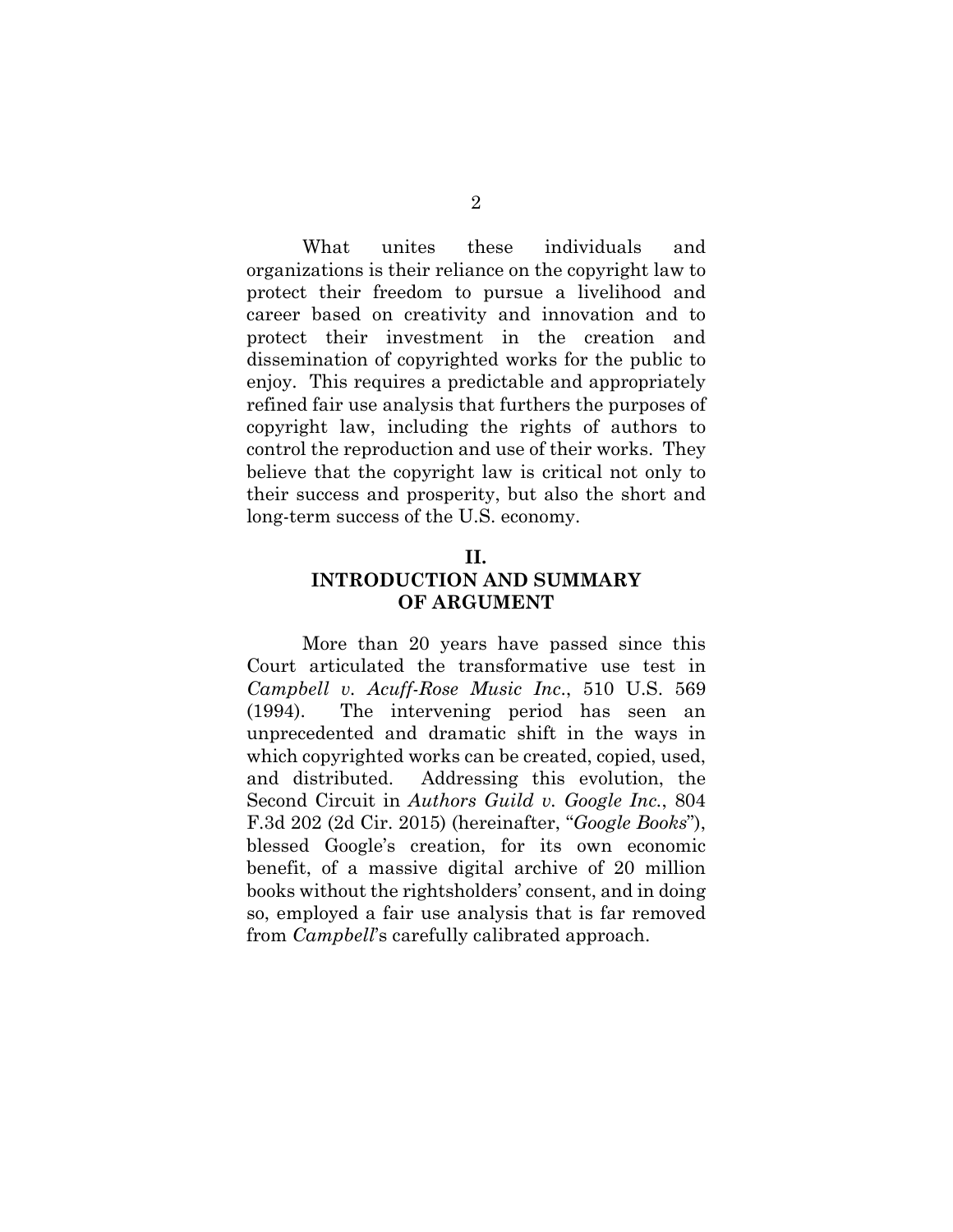In *Campbell*, the Court articulated the transformative use analysis in the context of a classic example of fair use—one that uses the original work to create a new expressive work, thereby "promot[ing] the progress of Science and the Useful Arts." *Campbell*, 510 U.S. at 575-76 (quoting U.S. Const. art. I, § 8, cl. 8). As both Supreme Court precedent and the legislative history underlying Section 107 recognize, the fair use doctrine was intended to permit the use of an author's work for such purposes as criticism, commentary, scholarship, or news reporting -- uses listed in the preamble to Section 107. *See* Copyright Act of 1976, 17 U.S.C. §§ 101 *et seq*., at § 107; *Campbell*, 510 U.S. at 576-77; *Stewart v. Abend*, 495 U.S. 207, 236-37 (1990). *Campbell* makes clear that the inquiry into the transformative nature of the work should be "guided by" the preamble to § 107. *Id.* While the list of fair uses included in the preamble of section 107 is only "illustrative," "the illustrative nature of the categories should not be ignored." *Infinity Broadcast Corp. v. Kirkwood,* 150 F.3d 104, 107 (2d Cir. 1998) (citation omitted). Members of the Copyright Alliance look to *Campbell*'s careful construction of fair use, not only to protect the works they create, but also for their fair use of other's works. Their interests lie on both sides and for that reason have a particularly clear view on the issues.

In recent cases, however, the transformative use analysis has been wrenched from the context of new expressive works and broadly applied in a strikingly different context—cases in which commercial companies have made large systematic, often industry-wide uses of an enormous body of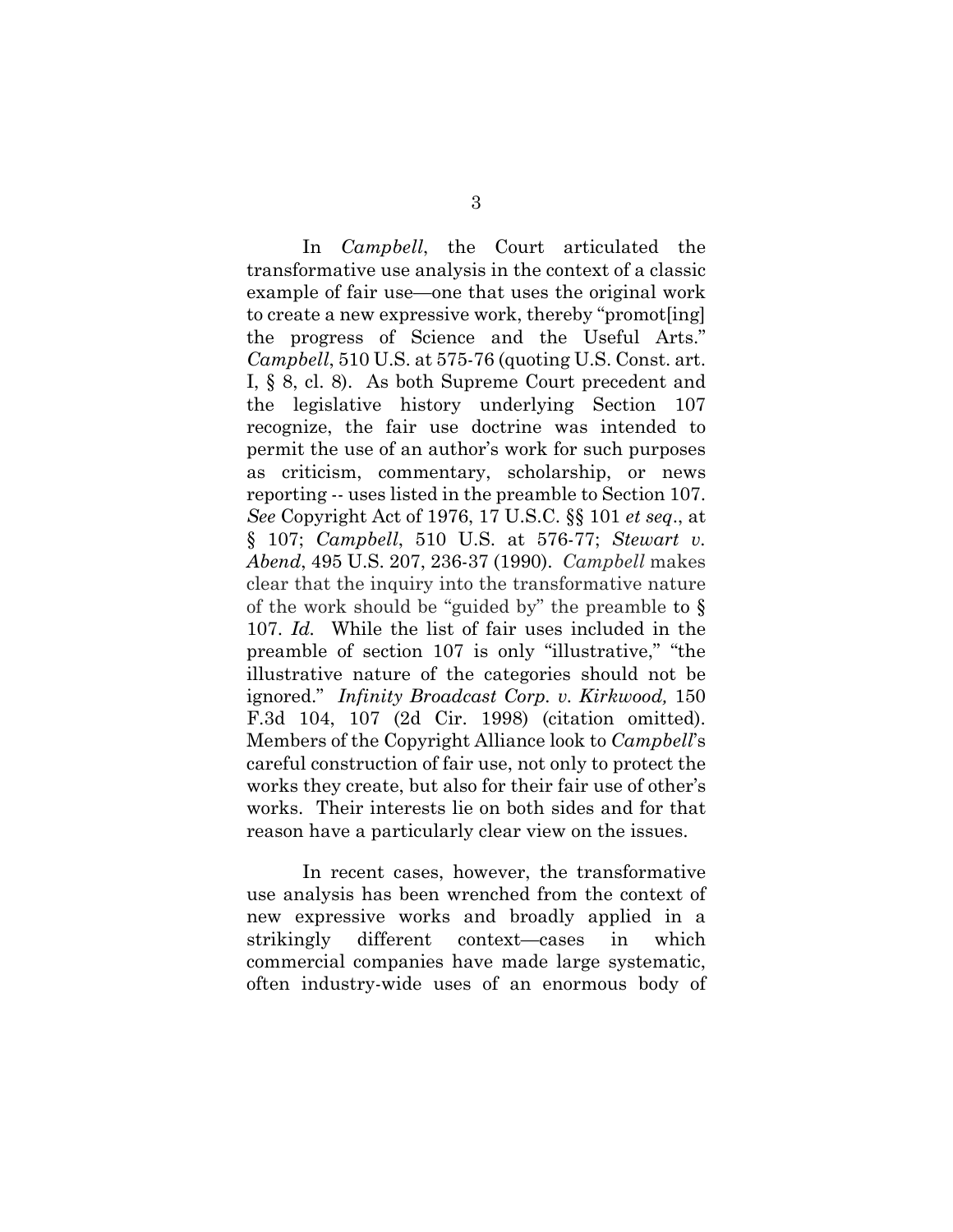copyrighted works. In these cases, alleged infringers have justified their actions not on the basis of any critical commentary on the original or any other new expression, but instead on the justification that they are serving a new functional use—for example, by acting as an electronic pointer to the original or by providing users with "information" about the works without adding *any* new critical expression (hereinafter "functional use" cases). Yet, this "information" is being conveyed by making verbatim copies of the copyrighted works and then displaying the author's protected expression to users. These cases are a far cry from the facts and interests presented by *Campbell*.

As the circuit courts, including the Second Circuit in *Google Books*, have attempted to apply *Campbell*'s transformative use analysis to these "functional use" cases, the fair use analysis has often come unmoored from both the core principles of *Campbell* and from the goals underlying the Copyright Act. In this new guise, transformative use has become the most critical element of the fair use analysis, often overwhelming the other factors. Indeed, the Seventh Circuit has suggested that the Second Circuit's approach makes the finding of a "transformative" use determinative of the fair use analysis. *Kienetz v. Sconnie Nation LLC*, 766 F.3d 756, 758 (7th Cir. 2014). Equally troubling, this approach disregards this Court's observation that the fourth factor—which assesses the harm that the secondary use, if widespread, could cause to the market for the original—"is undoubtedly the single most important element of fair use." *Harper & Row*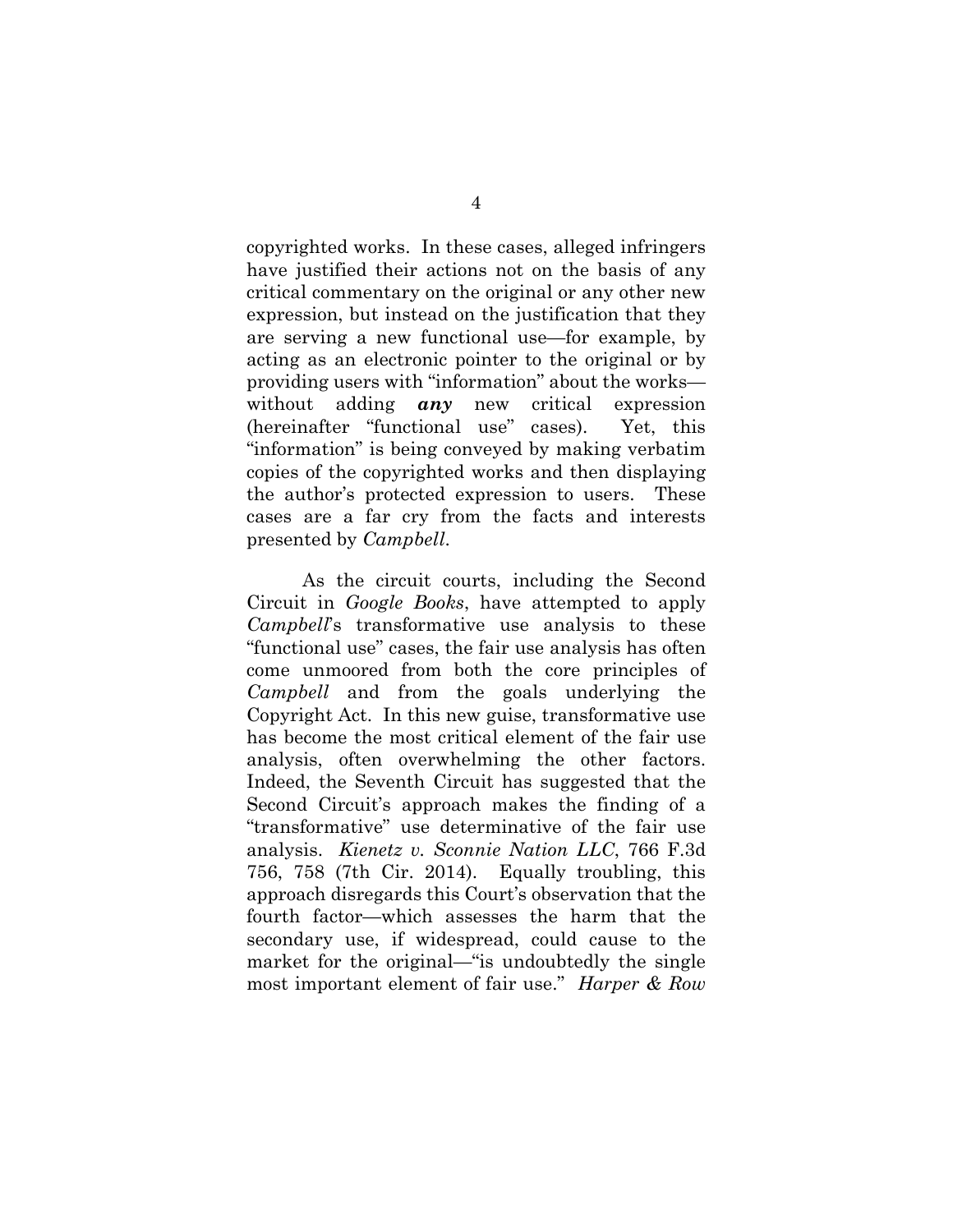*Publishers, Inc. v. Nation Enterprises*, 471 U.S. 539, 566 (1985) (citing Melville B. Nimmer, 3 Nimmer on Copyright § 13.05[A] at 13-76 (1984)).

*Google Books* is a striking development in copyright law. Here, the Second Circuit decreed that Google, without the consent of the copyright holders, could digitize 20 million books to create a database to serve its commercial interests, including greatly enhancing its core search engine. As a practical matter, the Second Circuit's decision eviscerates the copyright holders' right of reproduction, finding the making and use of verbatim copies to be justified because Google Books conveys "information" about the works to users. *Google Books*, 804 F.3d at 216. By evaluating the complex issues of mass digitization using an analysis intended for a case-by-case review of new expressive works, *Google Books* necessarily ignored numerous important interests and considerations, many of which were reflected in the U.S. Copyright Office study of mass digitization. *See*  U.S. Copyright Office, *Legal Issues in Mass Digitization: A Preliminary Analysis and Discussion Document* (Oct. 2011) ("Mass Digitization Report" or "MDR"). The result is a far-reaching decision on a massive scale that is more akin to legislation than to the cases-by-case analysis envisioned by *Campbell*.

The *Google Books* decision and others of its ilk ignore the Supreme Court's clear guidance that, "[r]epeatedly, as new developments have occurred in this country, it has been the Congress that has fashioned the new rules that new technology made necessary." *Sony Corp. of America v. Universal City*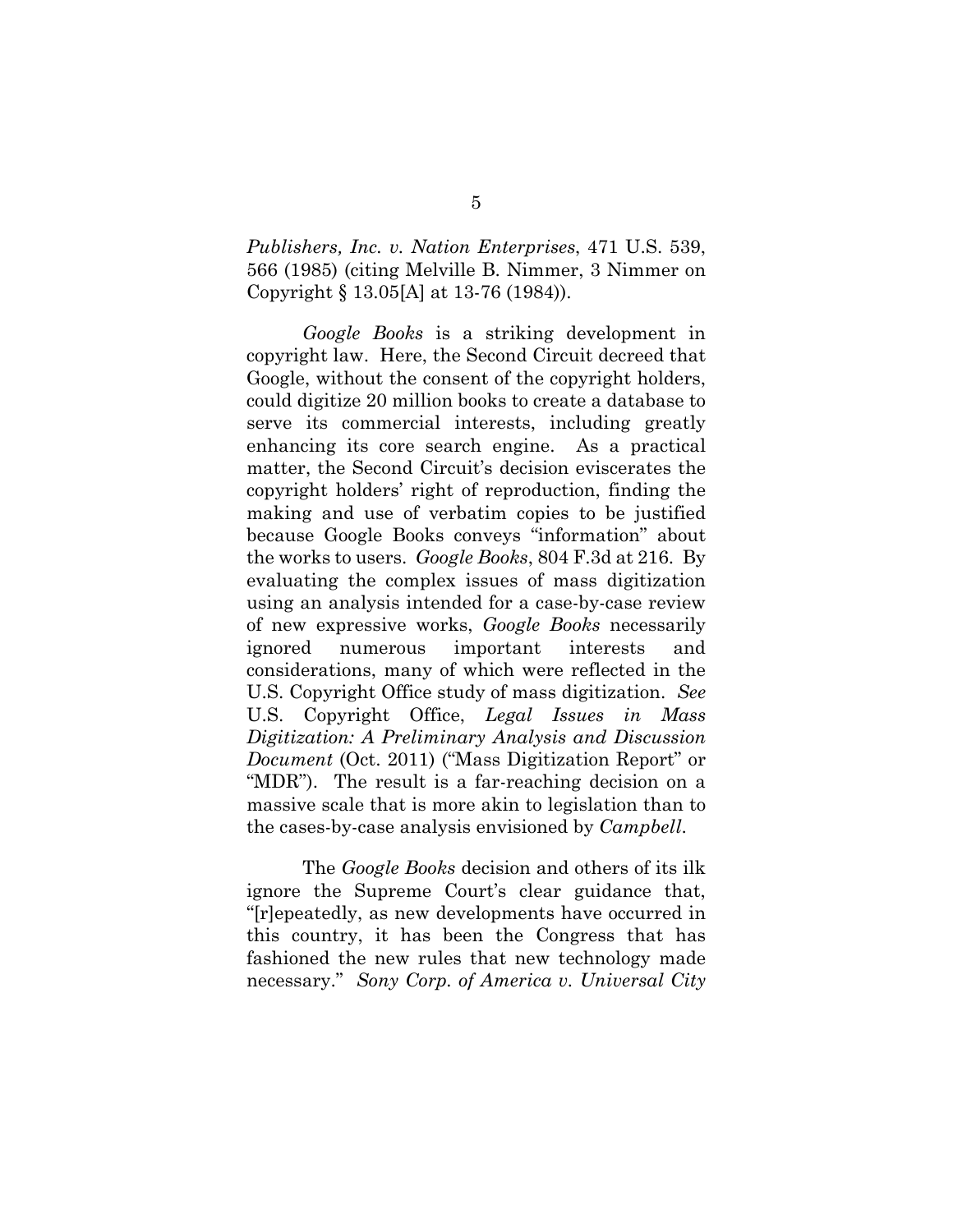*Studios, Inc.*, 464 U.S. 417, 430-31 (1984). The *Sony* court noted with approval that prior cases regarding new technologies exhibited "[t]he judiciary's reluctance to expand the protections afforded by the copyright without explicit legislative guidance" as "a recurring theme." *Id.* at 431. The Second and Ninth Circuit have thrown that caution to the wind, forgetting that "Congress has the constitutional authority and the institutional ability to accommodate fully the varied permutations of competing interests that are inevitably implicated by such new technology." *Id.*

It is incumbent upon the Supreme Court to give the federal courts appropriate direction, recognizing both the proper limited role of the courts in addressing new technology and the fact that functional use cases present new and different interests and issues not contemplated by *Campbell*. The issues surrounding the proper legal analysis in functional use cases impact not only books, but virtually every type and form of copyrightable work, as the existing jurisprudence from district and circuit courts quickly illustrates. *Perfect 10 v. Amazon.com, Inc.*, 508 F.3d 1146 (9th Cir. 2007) (photographic images); *Associated Press v. Meltwater,* 931 F. Supp. 2d 537, 552-53 (S.D.N.Y. 2013) (news articles); *Fox News Network, LLC v. TVEyes, Inc*., Case No. 13-cv-05315-AKH, --- F. Supp. 3d ---, 2015 WL 5025274 (S.D.N.Y. Aug. 25, 2015) (television clips); *Fox News Network, LLC v. TVEyes, Inc*., 43 F. Supp. 3d 379, 42 Media L. Rep. 2315 (S.D.N.Y. 2014) (same); *Infinity Broadcast Corp.,* 150 F.3d 104 (radio clips); *Video Pipeline, Inc. v. Buena Vista Home Entertainment,*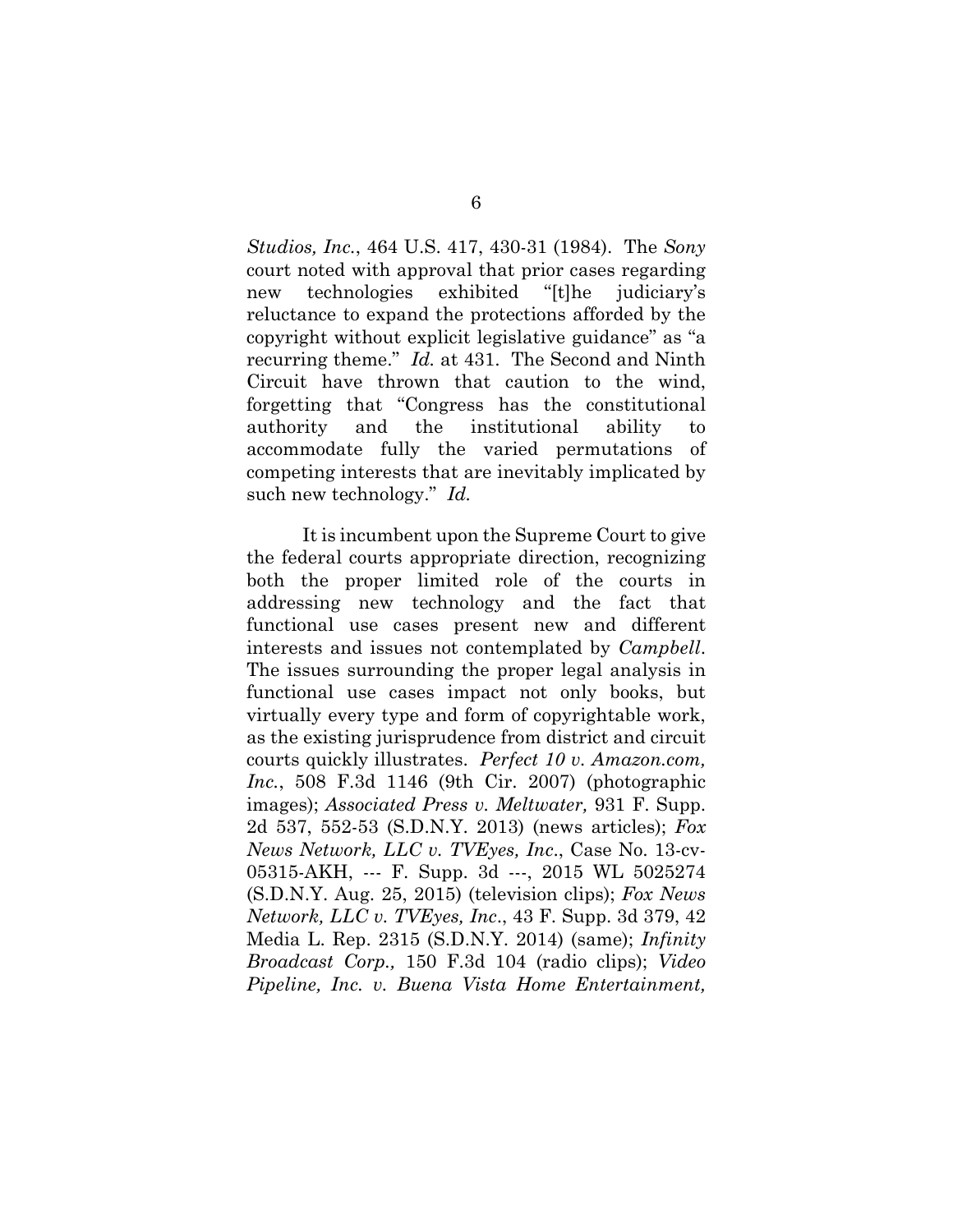*Inc.*, 342 F.3d 191 (3d Cir. 2003) (movie clips). If fair use is to continue to serve the goals underlying the Copyright Act, it must be refined and recalibrated for functional use cases to ensure that it remains sufficiently protective of copyright owners.

In developing this more refined analysis, it is critical to understand that the potential adverse impact of a new functional use is far greater than that of an expressive use. A classic fair use of a work to create a new expressive work—whether a parody, biography, book or movie review or even appropriation art—generally has only the most limited, if any, market impact on the original work and its licensing stream. In stark contrast, cases such as the Ninth Circuit's decisions in *Kelly v. Arriba Soft Corp.*, 336 F.3d 811 (9th Cir. 2002), and *Perfect 10,*  508 F.3d 1146, fundamentally transformed the market for photographic works by making search engines like Google Images the destination of choice for many consumers, rather than newspaper or photography websites that funded or licensed the photographs—thus depriving them of traffic and ad revenue. Further Google Images has led to rampant unauthorized and harmful mass copying of photographs from that site. It is these far greater impacts that require a fundamentally different and more sophisticated approach. For all these reasons, the Court should grant certiorari.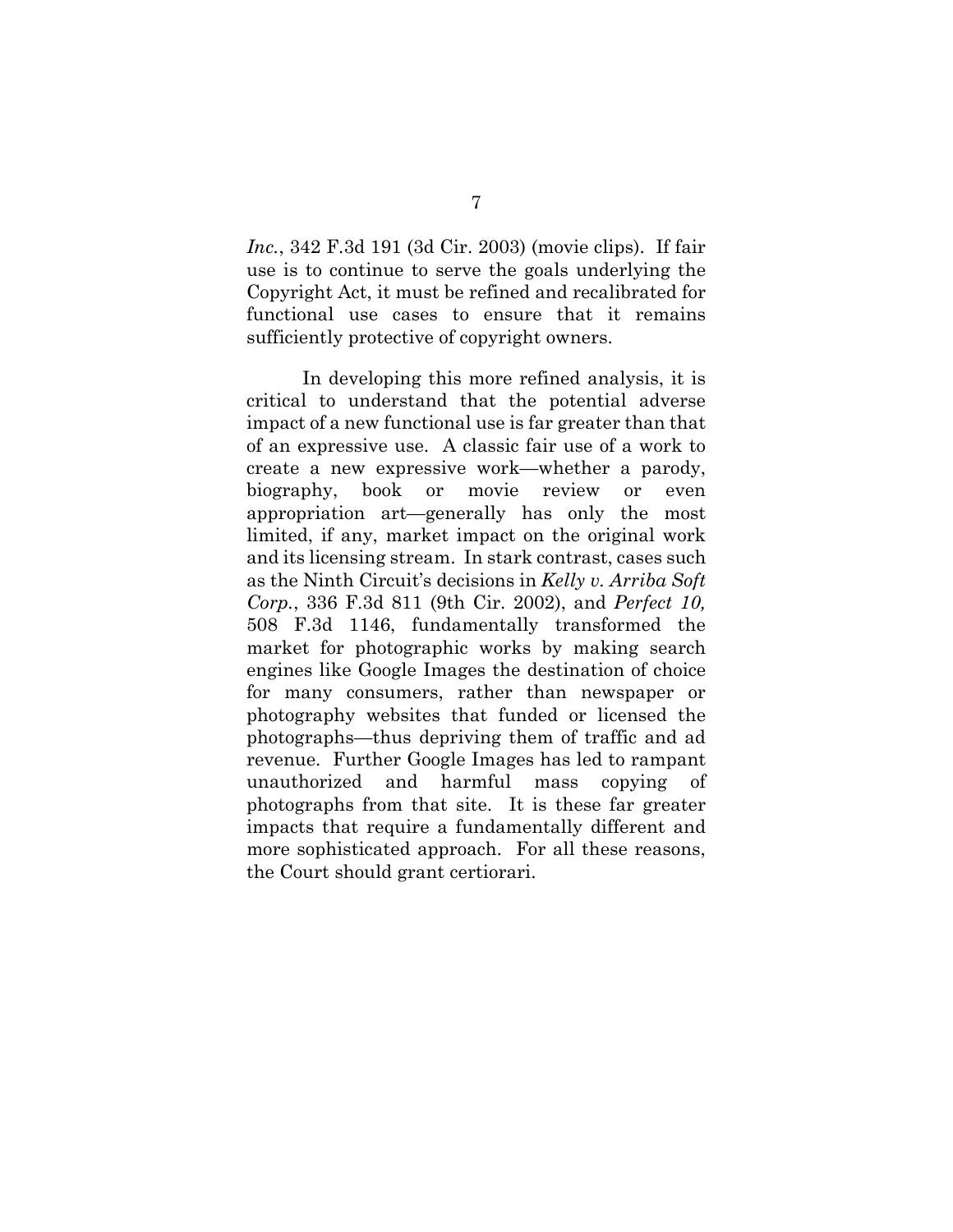#### **III. ARGUMENT**

**A. The Second Circuit's "Transformative Use" Analysis in the** *Google Books* **Case is Inconsistent with the Purposes of the Copyright Act and the Basic Principles Set Forth by this Court in** *Campbell v. Acuff-Rose*

In its *Google Books* decision, the Second Circuit initially paid lip service to the notion that "copyright is a commercial right, intended to protect the ability of authors to profit from the exclusive right to merchandise their own work," thereby incentivizing the creation of new works for the public gain. 804 F.3d at 213-14. The remainder of its analysis, however, is driven by its view that "the ultimate, primary intended beneficiary [of copyright law] is the public." *Id.* at 212. Through this lens, the Second Circuit's first factor analysis focuses almost entirely on the public benefit—a highly-subjective concept unmoored from the other factors or the interests in fostering the creation of creative works that copyright is actually intended to protect. As this Court has instructed:

> The central purpose of [the fair use] investigation is to see, in Justice Story's words, whether the new work merely 'supercede[s] the objects' of the original creation . . . or instead adds something new, with a further purpose or different character, *altering the first with new*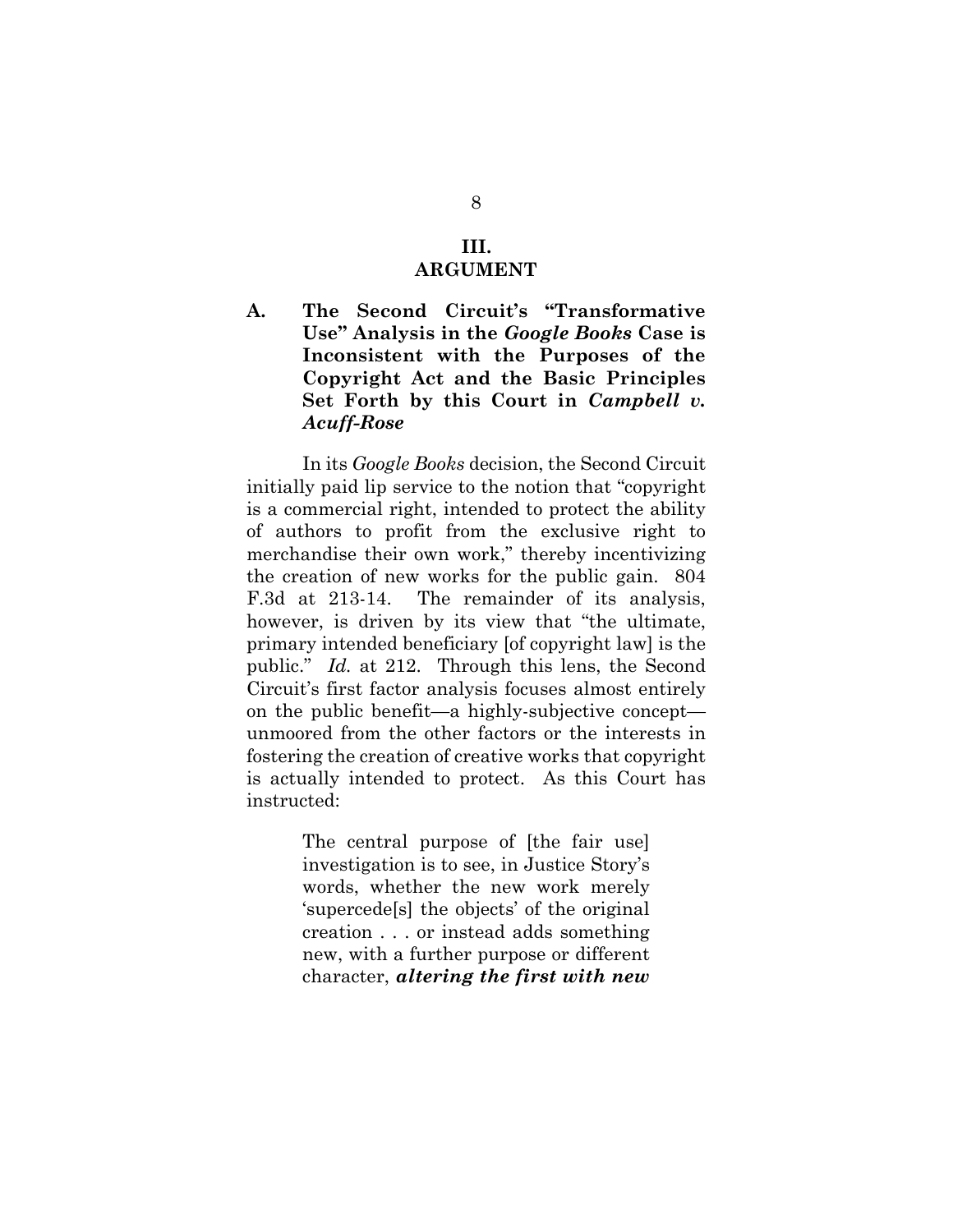*expression, meaning or message*; it asks, in other words, whether and to what extent the new work is 'transformative.'"

*Campbell*, 510 U.S. at 579 (emphasis added, internal citations omitted).

*Campbell* arose in the context of a one-time use of an original song to create a parody—not, as here, a commercial business built on the systematic exploitation of copyrighted works created by others. In finding that the first factor favored fair use, this Court went to great lengths to emphasize the fact that parody, by definition, provides critical commentary on the original, thus distinguishing parody from satire. *Campbell*, 510 U.S. at 580-81, 592-94. In other words, in order to be considered transformative, the parody needed to provide critical commentary on the original song, rather than the larger society. *Id*. at 579-83, 588; *see also id*. at 597 (Kennedy, J., concurring). The *Campbell* Court likewise made clear that new uses that largely re-package the original are not transformative, observing that a work "composed primarily of an original, particularly its heart, with little added or changed" "reveal[s] a dearth of transformative character or purpose under the first factor" and "is more likely to be a merely superseding use, fulfilling demand for the original." *Id.* at 587-88.

The transformative use analysis articulated by the Supreme Court in *Campbell* drew heavily on a law review article written by Judge Pierre N. Leval titled "*Commentaries: Toward a Fair Use Standard.*" 103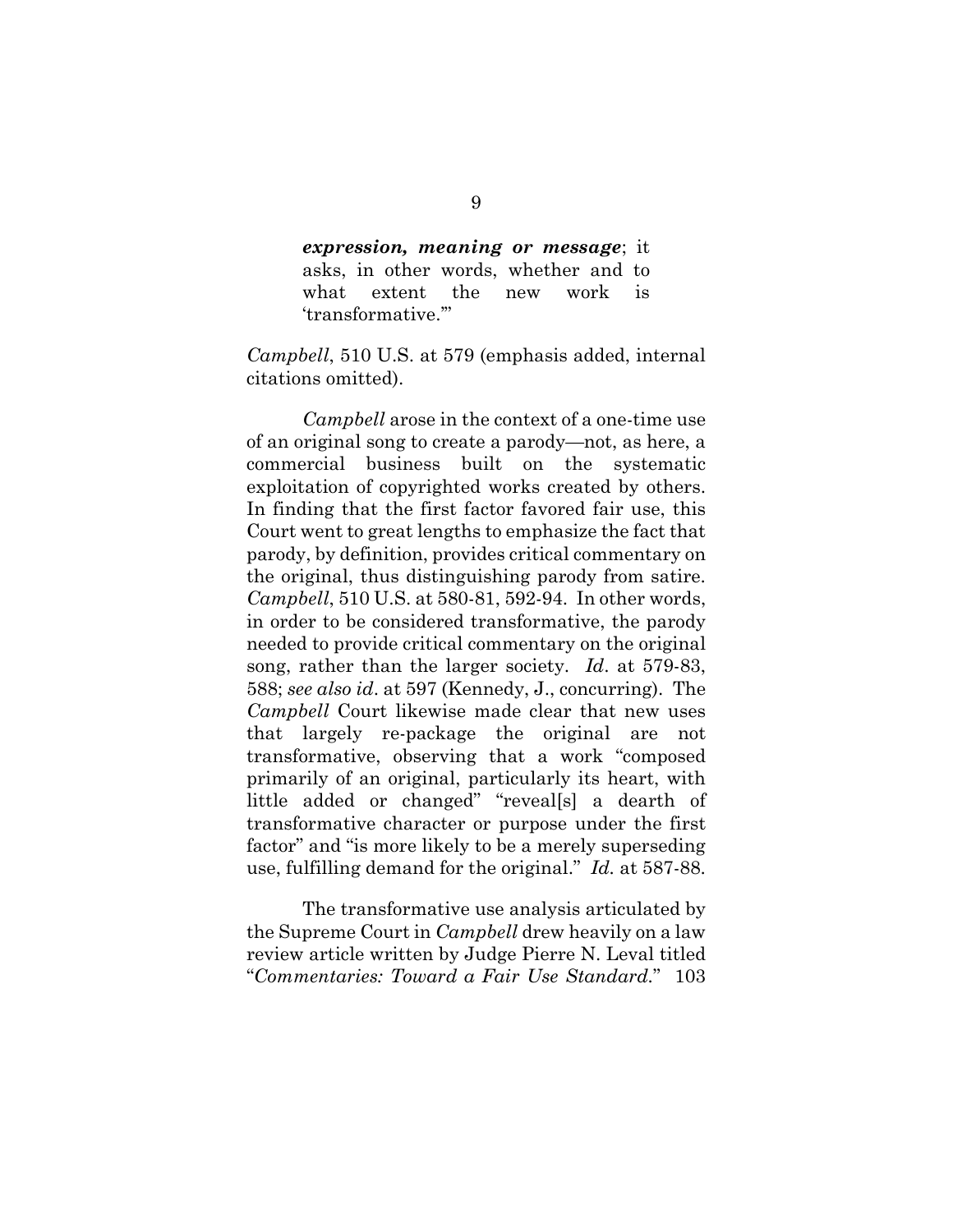Harv. L. Rev. 1105 (1990). As his influential article made plain, the core aim of fair use is to advance expressive uses of a prior author's works: "First, all intellectual creative activity is in part derivative. … Each advance stands on building blocks fashioned by prior thinkers. Second, important areas of intellectual activity are explicitly referential. Philosophy, criticism, history, and even the natural sciences require the continuous reexamination of yesterday's theses." 103 Harv. L. Rev. at 1109; *see also Campbell*, 510 U.S. at 575 (quoting Justice Story).2

Contrary to the instant decision, Second Circuit cases decided soon after *Campbell* recognized that new functional uses that serve a different purpose and provide a social benefit are not necessarily transformative. *Infinity Broadcast. Corp.,* 150 F.3d 104, for example, concerned a service that recorded and retransmitted free radio broadcasts for purposes such as verifying the broadcast of advertisements, auditioning on-air talent, and enforcing copyrights. The Second Circuit aptly observed that even though the service was intended to serve a different purpose than the original and a useful one, "difference in purpose is not quite the same thing as transformation,

l

<sup>2</sup> Leval's examples are telling: "Transformative uses may include criticizing a quoted work, exposing the character of the original author, proving a fact, or summarizing an idea argued in the original in order to defend or rebut it. They also may include parody, symbolism, aesthetic declaration, and innumerable other uses." *Id.* at 1111.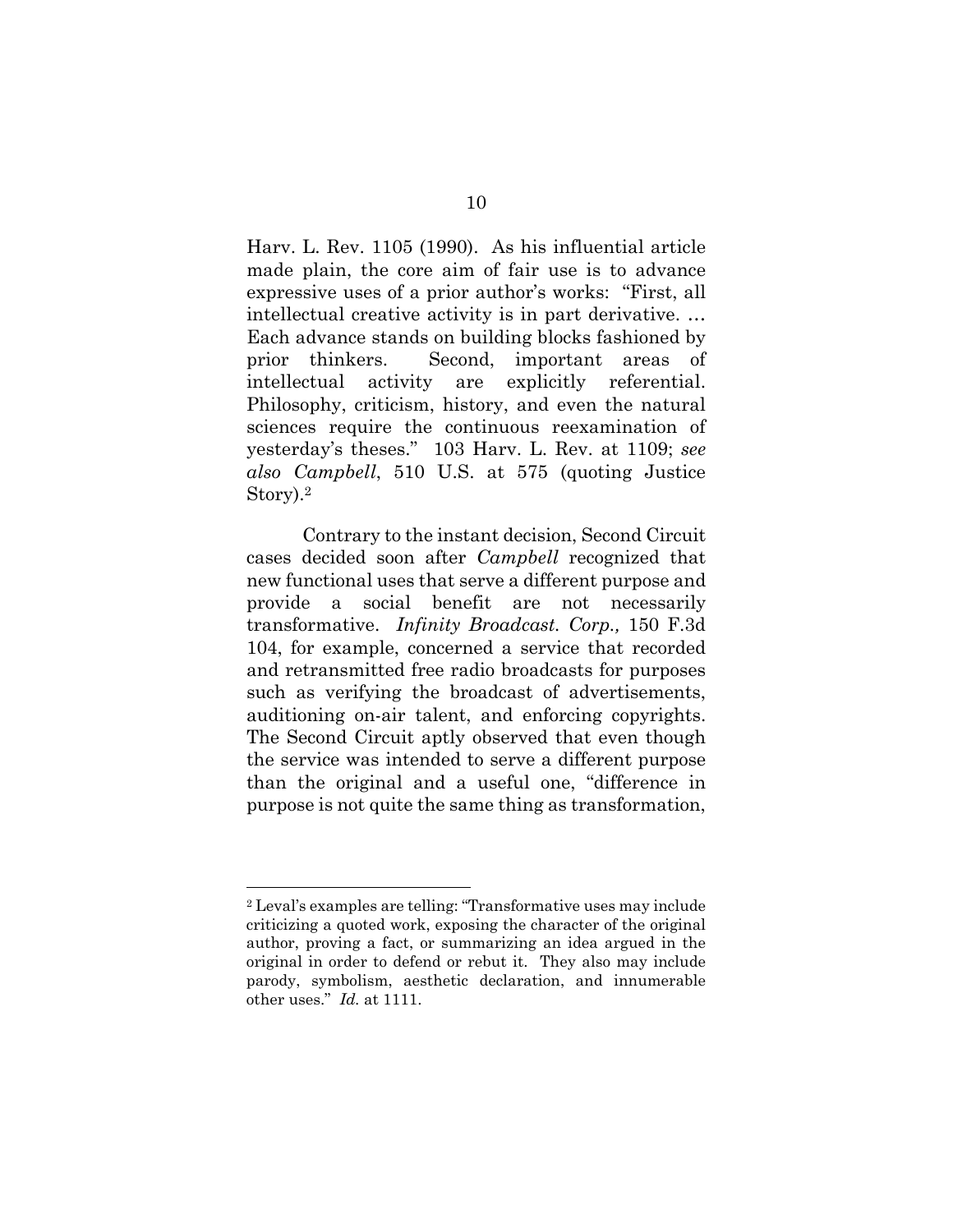and *Campbell* instructs that transformation is the critical inquiry under this factor." *Id.* at 108.

Yet in *Google Books* and several other "functional use" cases, particularly in the Second, Fourth and Ninth Circuits, the federal courts have seemingly abandoned the long-standing principle that the new work must "alter the first with new expression, meaning or message." *See A.V. ex rel Vanderhye v. iParadigms, LLC*, 562 F.3d 630, 639 (4th Cir. 2009) ("The use of a copyrighted work need not alter or augment the work to be transformative in nature. Rather, it can be transformative in function or purpose without altering or actually adding to the original work."); *Perfect 10, Inc.*, 508 F.3d at 116 (finding search engine's indexing, search function and display of "thumbnail" copies of images "highly transformative" because "a search engine transforms the image into a pointer directing a user to a source of information," which source is not necessarily affiliated with the copyright holder). The original, intended inquiry has been replaced with a far more subjective measure: does the secondary use serve the public good or expand public knowledge?

Strikingly, the Second Circuit in *Google Books* omitted the key phrase "altering the first with new expression, meaning or message" in its recitation of the transformative use test. Under its *Google Books* analysis, any use that "expands [the original work's] utility," "make[s] available significant information about those books" or provides helpful or "otherwise unavailable" information about the work is a protected transformative use, even if it does so by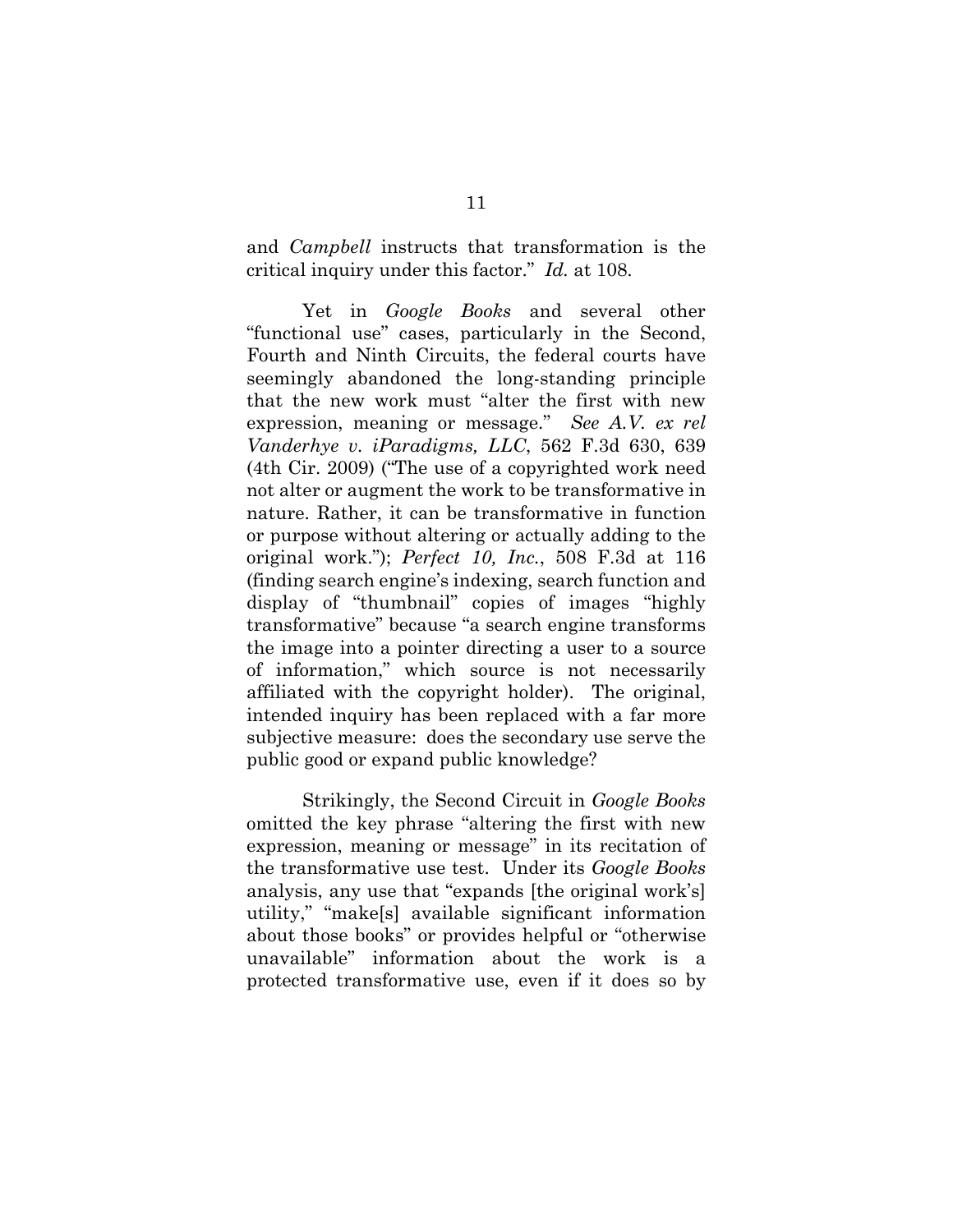copying entire works and then doing nothing more than displaying verbatim excerpts of the original. *See Google Books*, 804 F.3d at 214-217; *see also id*. at 214 ("a transformative use is one that communicates something new and different from the original *or expands its utility*, thus servicing copyright's overall objective of contributing to public knowledge" (emphasis added)). This approach ignores the fact that the "information" being provided—what an author had to say about a particular subject—is comprised entirely of the original author's protected expression, unaltered by any new expression or critical commentary. *Campbell*, 510 U.S. at 579.

Moreover, the Second Circuit focused almost entirely on whether the *Google Books* "snippets" provided useful information to the end user and largely ignored the mass digitization of 20 million books. It is undisputed that Google created a massive database of the vast majority of published works in this century by making unauthorized copies; that it did so for its own commercial ends in order to enhance its core search engine; and that its future uses of that data remain completely unknown and are in no way limited to the "snippets" displayed in response to user searches. *Google Books*, 804 F.3d at 215-220. At a minimum, the end result is the evisceration of the copyright holder's exclusive right of reproduction contrary to the Copyright Act's intent to vest that right in the copyright owner.3

l

<sup>3</sup> The Authors Guild also argued forcefully that Google deprived them of their exclusive right to create derivative works. *Google Books,* 804 F.3d at 207, 225-27. As the Second Circuit noted,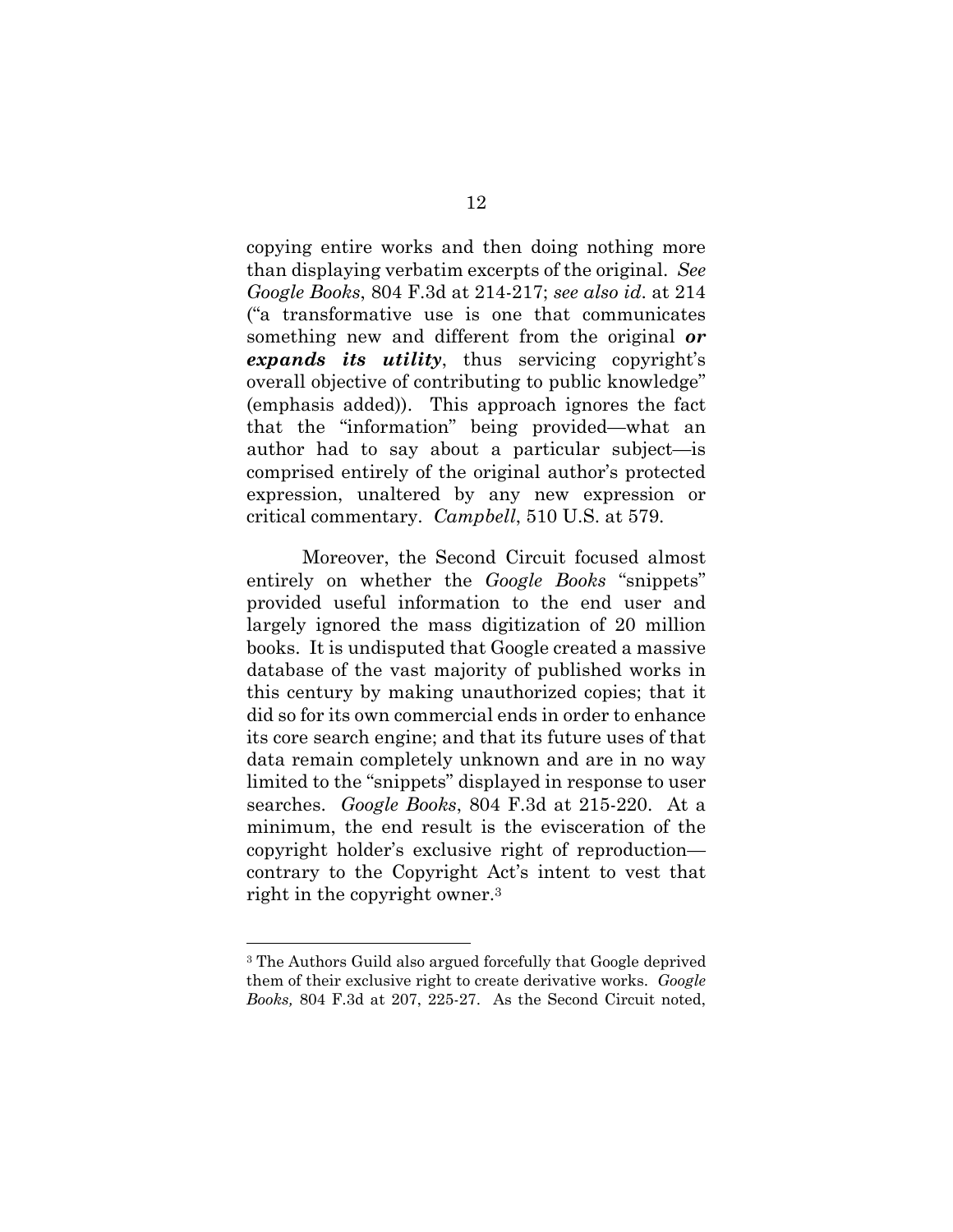Further, the Second Circuit focused myopically on the public's interest in obtaining information about books without thinking about the fact that the research and writing upon which Google relies for its public interest argument was not performed by Google, but rather by the authors. While the search function in Google Books may make it easier to find books, there is likewise a strong countervailing public interest in preventing commercial corporations from depriving authors of the just reward that funds their work.

> Paraphrasing James Madison, the world is indebted to the press for triumphs which have been gained by reason and humanity over error and oppression. … Permitting [Defendant] to take the fruit of [Plaintiff's] labor for its own profit, without compensating [Plaintiff,] injures [Plaintiff's] ability to perform [its] essential function of democracy.

*Associated Press*, 931 F. Supp. 2d at 552-53. Further, the Second Circuit set up a false dichotomy by presuming that imposing a requirement on Google to

l

there is a confusing tension between the transformative use doctrine and the copyright holder's exclusive right to create derivative works, which are defined as ". . . a work based upon one or more preexisting works, such as a[n] . . . abridgment, condensation, or any other form in which a work may be recast, transformed or adapted." 17 U.S.C. §101; *Google Books*, 804 F.3d at 215-216. This confusion has been exacerbated by recent functional use cases. The Second Circuit made an unsuccessful attempt at resolving this tension, which also calls out for Supreme Court review. 804 F.3d at 225-27.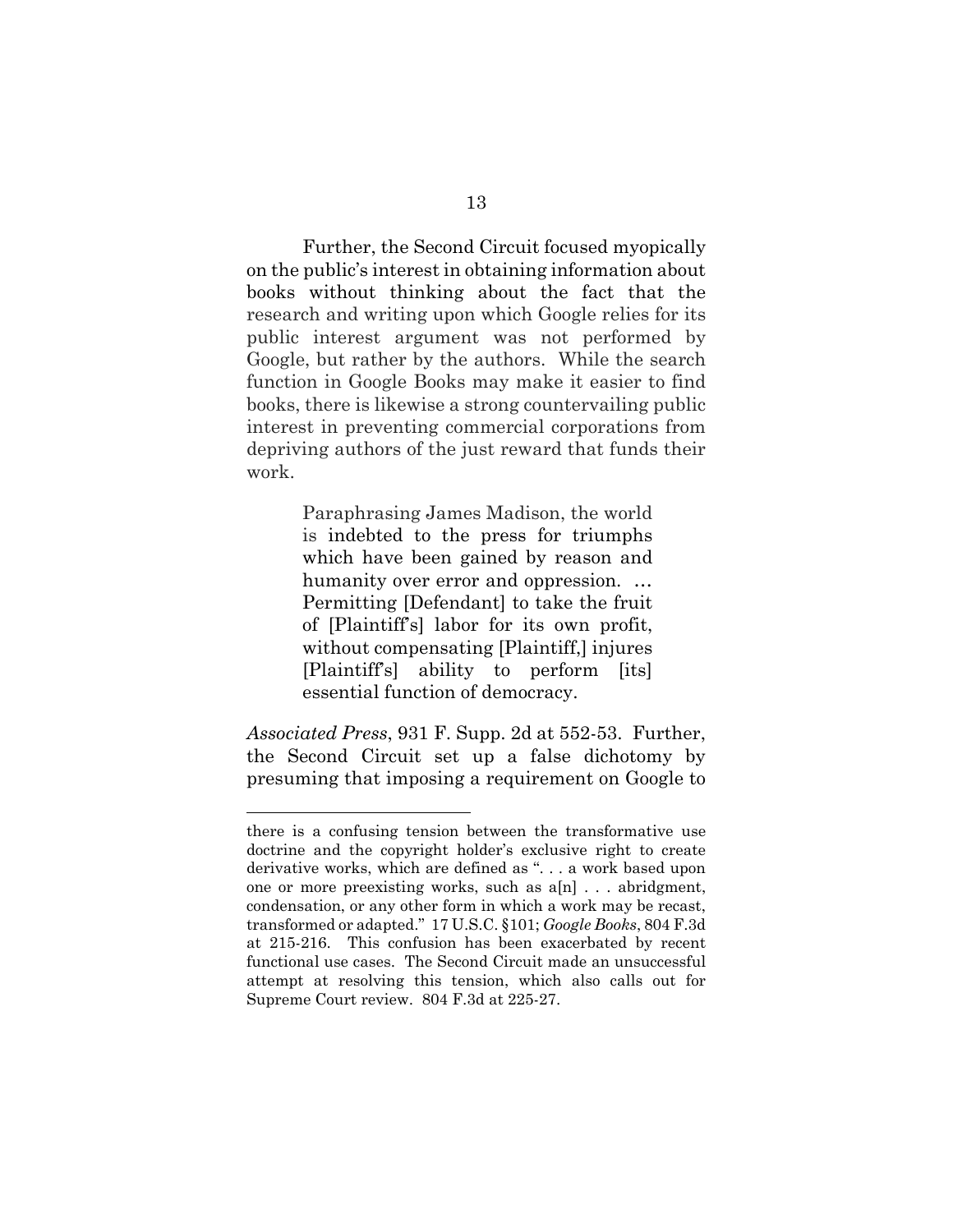enter into license agreements with authors or their publishers would preclude it from advancing the public interest through the creation of Google Books, a presumption unsupported by the record.

The Second Circuit's troubling expansion of the law is further exacerbated by the fact that, in *Google Books* (and several other functional use cases), a finding that the defendant's use is "transformative" is essentially outcome determinative. It is far too easy for a defendant to claim that its secondary use serves a "new function" or provides "useful information" about a work or "expands its utility." As this Court aptly observed, "[a]ny copyright infringer may claim to benefit the public by increasing public access to the copyrighted work." *Harper & Row,* 471 U.S. at 547 (citing *Pacific & Southern Co. v. Duncan*, 744 F.2d 1490, 1499-1500 (11th Cir. 1984)); *Video Pipeline*, 342 F.3d at 198-99 n.5 (citing and quoting *Harper & Row v. Nation*). Databases, by definition, provide potentially useful information. By logical extension, *Google Books* gives commercial companies *carte blanche* to reproduce entire corpuses of copyrighted works to create databases and profit off the backs of their original creators without paying a license fee, because end users may find them "useful." *See, e.g., Fox News Network, LLC*, 43 F. Supp. 3d 379 (finding subscription-access database of third-party television news broadcasts recorded without permission to be a transformative use). These issues cry out for Supreme Court review.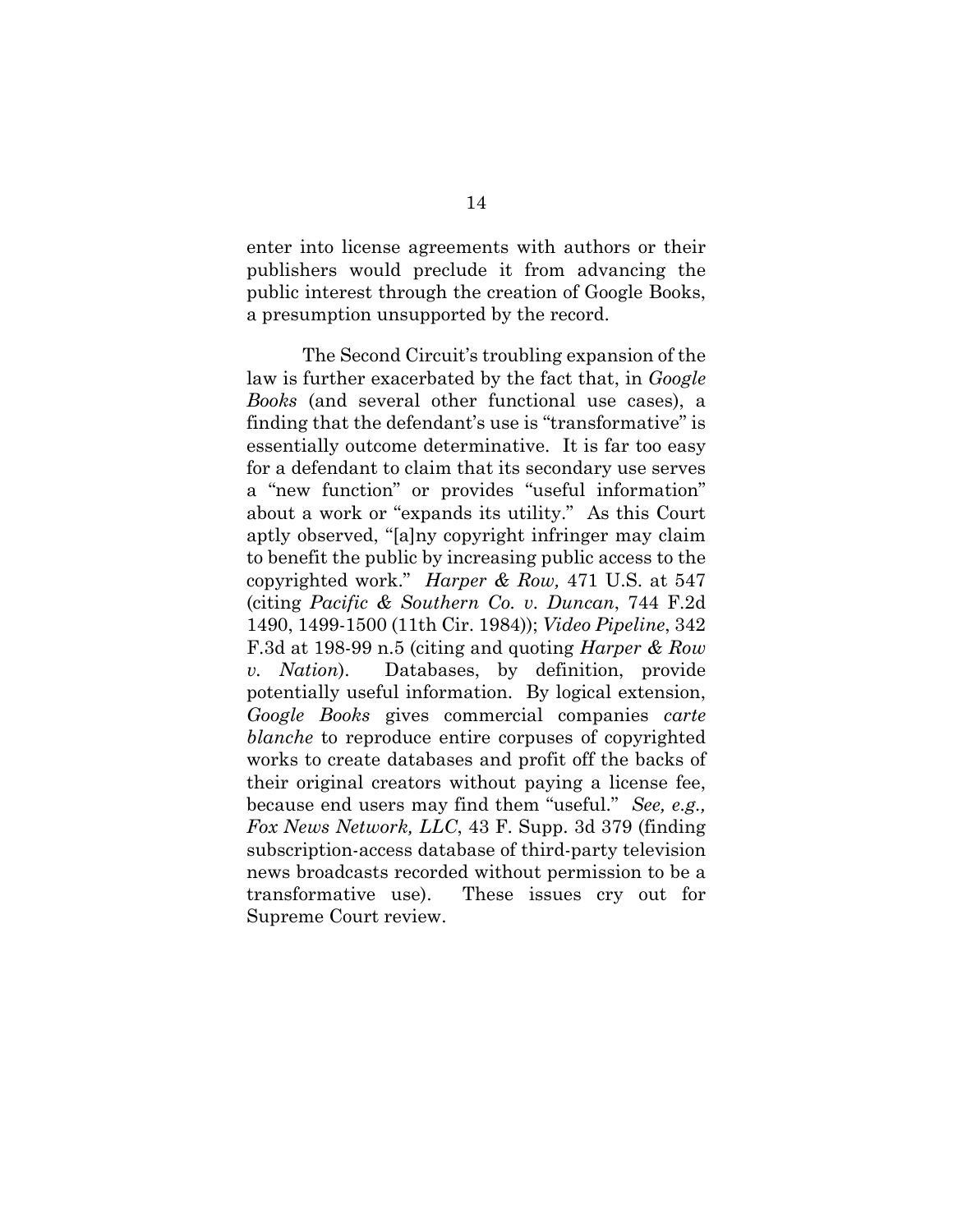#### **B. The Fourth Factor Analysis in the** *Google Books* **Case is Inconsistent with the Purposes of the Copyright Act and this Court's Precedent**

In light of the purposes underlying the Copyright Act, this Court has stated that the fourth factor—the effect of the use upon the potential market for or value of the copyrighted work—is "undoubtedly the single most important element of fair use." *Harper & Row,* 471 U.S. at 566 (citation omitted). Further, the Supreme Court has instructed courts "to consider not only the extent of market harm caused by the particular actions of the alleged infringer, but also whether unrestricted and widespread conduct of the sort engaged in by the defendant . . . would result in a substantially adverse impact on the potential market for the original." *Campbell*, 510 U.S. at 590; *see also American Geophysical Union v. Texaco*, 60 F.3d 913, 927 n. 12 (2d Cir. 1994) ("[T]he fourth factor is concerned with the category of a defendant's conduct, not merely the specific instances of copying."). "The limited monopoly granted to the artist [or other copyright holder] is intended to provide the necessary bargaining capital to garner a fair price for the value of the works passing into public use." *Stewart v. Abend*, 495 U.S. at 229.

The Second Circuit's fourth factor analysis is inconsistent with this Court's guidance in numerous respects. The result is a decision that reduces, rather than protects, the incentive to create new works.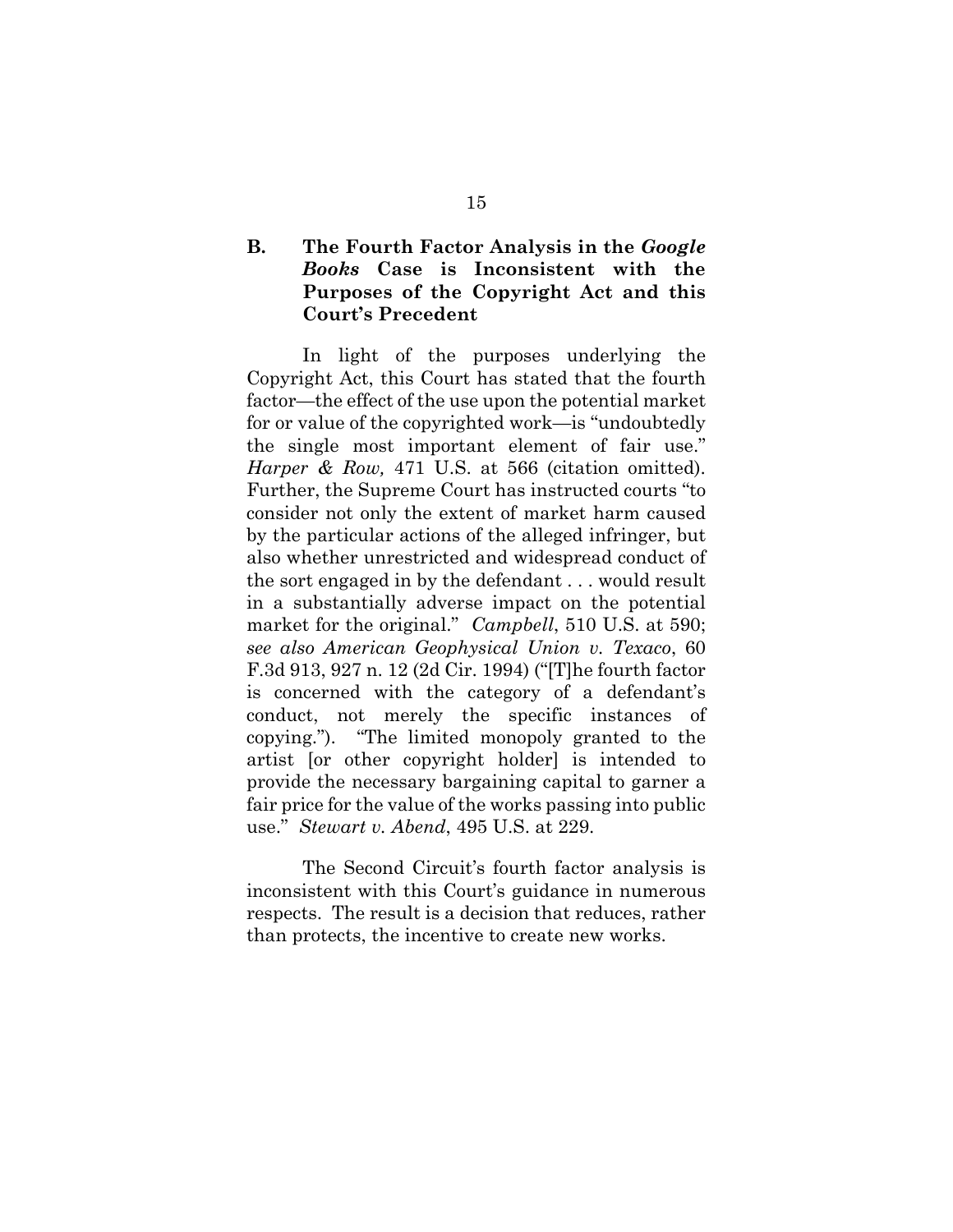*First*, the Second Circuit essentially ignored the market harm arising from the authors' lost opportunity to license their works for inclusion in a database, focusing only on the display of snippets. While *amicus* respectfully submits (and the Second Circuit acknowledged) that snippets can, and indeed do, act as a substitute for the original, the Second Circuit's failure to consider any other type of harm is particularly problematic. *Google Books*, 804 F.3d 223- 25.

Certainly, there can be no question that a potential market existed for the digitization of the entire corpus of books published in the United States. *Google Books* thus presents a classic example of market harm because Google did not "pay[ ] the customary price" to acquire digital versions of the books it copied wholesale. *Harper & Row*, 471 U.S. at 562; *see also American Geophysical Union,* 60 F. 3d at 929-30 (recognizing that the loss of potential licensing revenues in traditional, reasonable or likely to be developed markets represents market harm under the fourth factor). Although the Second Circuit pretended that no such potential market existed, Microsoft had already begun negotiations with publishers for a book database at the time that Google started its scanning project.4 Moreover, Google itself has obtained licenses from certain publishers. (Pet. App. 56a-57a, 68a-69a.) Further, as a practical

l

<sup>4</sup> *See* Miguel Helft, *Microsoft Will Shut Down Book Search Program*, N.Y. Times, May 24, 2008 http://www.nytimes.com/2008/05/24/technology/24soft.html (shutdown decision came "in the face of competition from Google, the industry leader").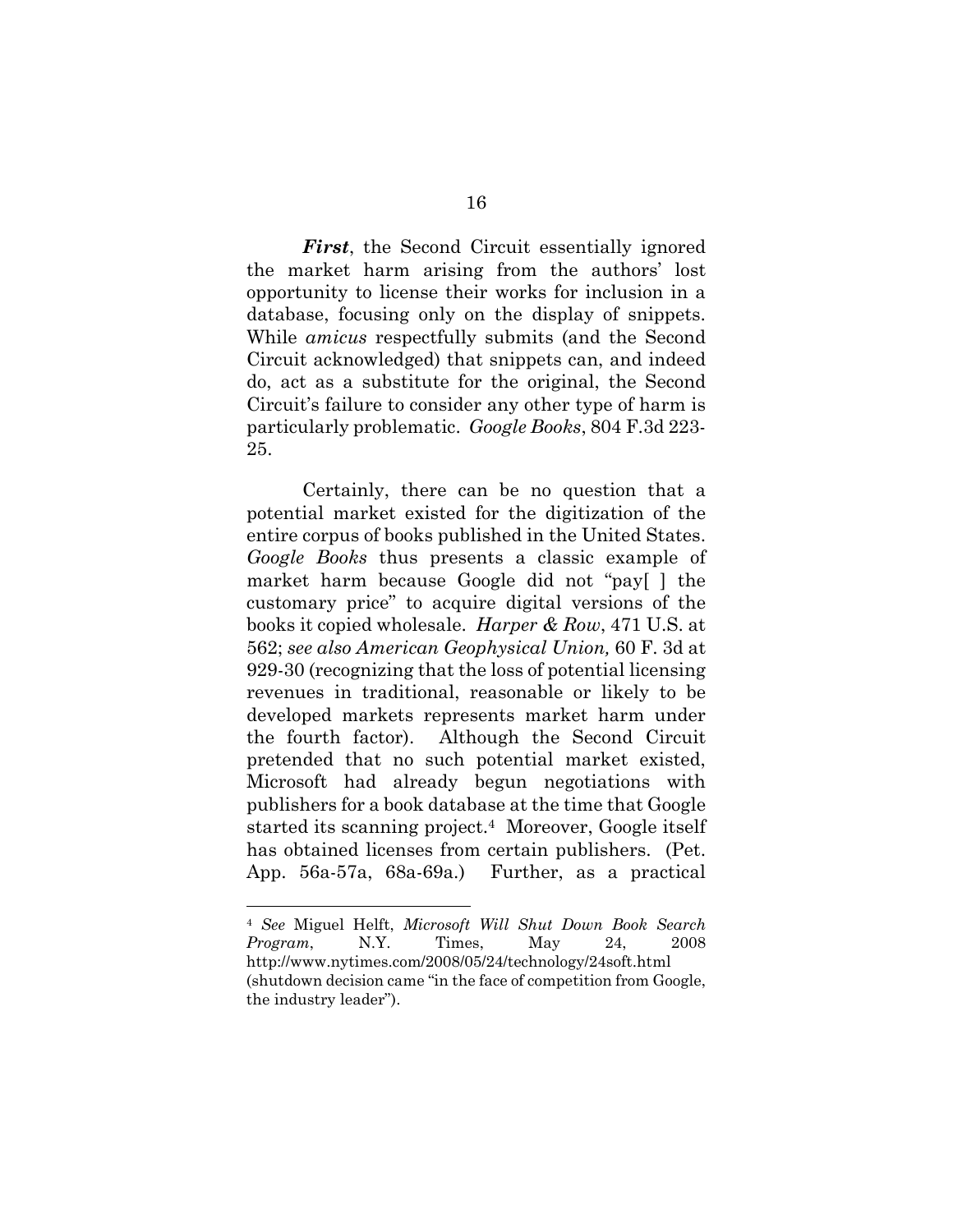matter, Google's massive, unlicensed, unrestricted library supplants the creation of a licensed digital library governed by the terms that the books' rightsholders would have desired. Thus, the harm to rightsholders includes not only lost licensing fees, but also the ability to control the terms and conditions of any such license, including data security measures.

*Second*, the Second Circuit concluded that the fourth factor favored fair use because Google's actions did not "deprive the rights holder of significant revenues." 804 F.3d at 223. This heightened requirement—which inappropriately places the burden on the copyright holder to show harm to an existing, and "significant," revenue stream—is not supported by this Court's copyright jurisprudence. While *Harper & Row* stated that fair uses are those "which do[] not materially impair the marketability of a work," it did not require the loss of a significant revenue stream and emphasized that "a use that supplants *any part* of the normal market for a copyrighted work would ordinarily be considered an infringement." 471 U.S. at 566, 568 (emphasis added). As this Court also made clear, "to negate fair use one need only show that if the challenged use should become widespread, it would adversely affect the *potential* market for the copyrighted work." *Id.* at 568 (emphasis in original) (citation omitted).

In applying this precedent, there is no place for the courts to make subjective judgments about whether a revenue stream is "significant" enough to be deserving of protection; all income is desirable for copyright holders. Requiring the revenue stream to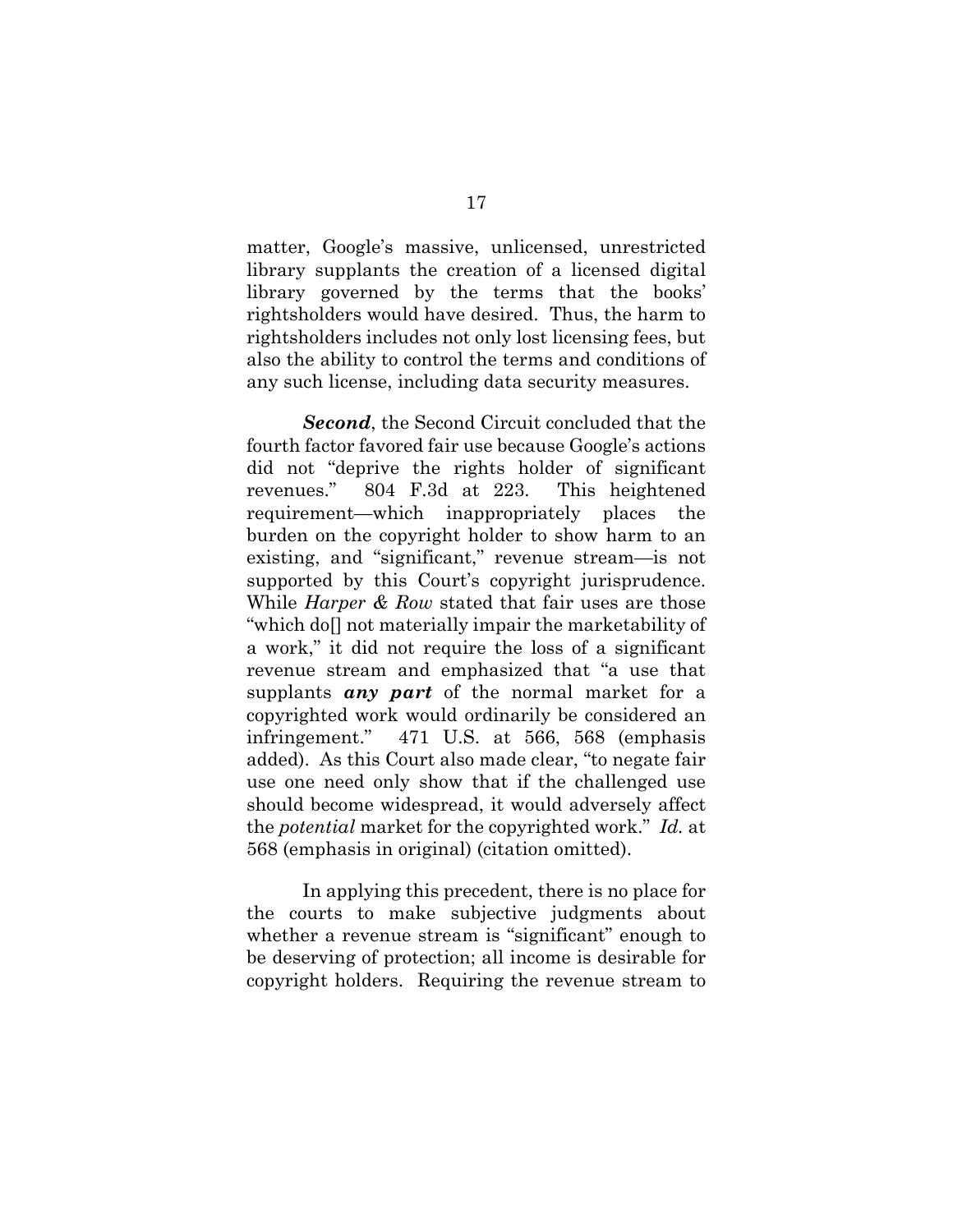be "significant" has the undesirable effect of undervaluing works created by small, independent authors who are unlikely to garner high fees for the use of their works, and may also penalize large entities if the revenue stream associated with the secondary use is considered "insignificant" in relation to their entire revenue stream. *See, e.g., Fox News Network, LLC,*  43 F. Supp. 3d at 396 (finding that the fourth factor favored fair use where Fox's revenues from licensing clips of its programming accounted for a small fraction of its overall revenues). In fact, prior cases have recognized that the fourth factor favors the copyright holder even where there was no evidence of current licensing income/economic harm, in recognition of the copyright holders' right to control dissemination of his or her work. *See, e.g., Salinger v. Random House*, 811 F.2d 90, 99 (2d Cir. 1987) ("Salinger … is entitled to protect his *opportunity* to sell his letters …"); *cf. Stewart,* 495 U.S. at 228-29 ("[N]othing in the copyright statutes would prevent an author from hoarding all of his works during the term of copyright. In fact, this Court has held that a copyright owner has the capacity arbitrarily to refuse to license one who seeks to exploit the work"). Thus, the Second Circuit's analysis in *Google Books* also deprives the copyright holder of the right to decide when and if to license its works for use and reproduction, and on what terms.

*Lastly*, and again contrary to *Harper & Row,*  the Second Circuit failed to consider the harm that would result if Google's actions in reproducing and displaying works without permission became widespread. 471 U.S. at 568. Effectively, the book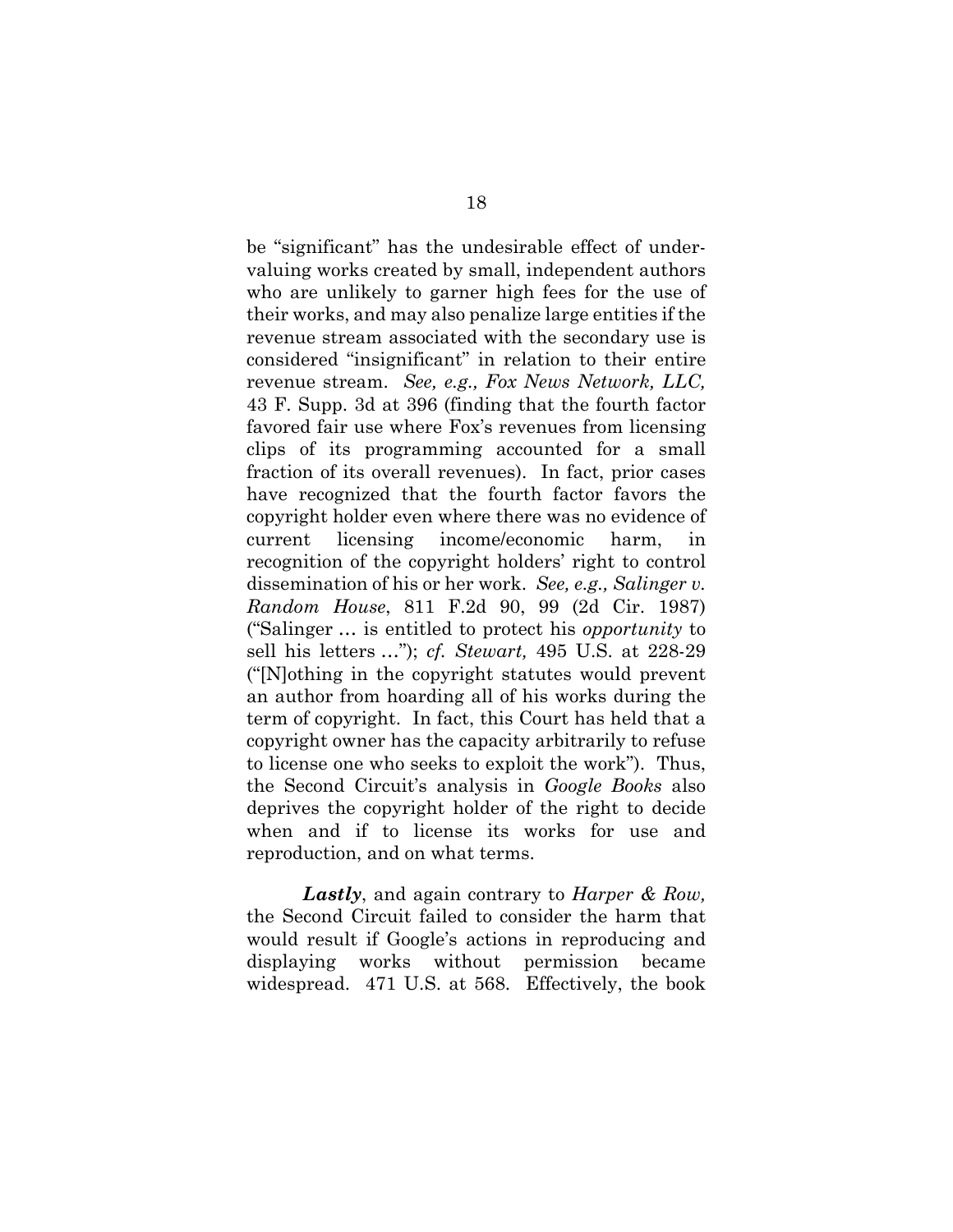publishing community would lose—and in reality has essentially lost—the ability to enter into licenses with parties digitizing its works so long as one of their uses serves the public's interest in gaining useful information.

If anything, due consideration of the potential market harm is all the more critical in functional use cases—especially those, like Google Books, that make systematic uses of a broad array of works. Indeed, such a setting calls for a sophisticated fourth factor analysis that accounts for the potential for the functional use to alter the fundamental market for the entire genre of work. Courts adjudicating cases in this context further must focus carefully on whether the new use is depriving the copyright holder of its ability to recoup its costs, or interfering with the incentive to create new works. The creation of copyrighted works—whether newspapers, books, movies or other expressive works—requires considerable expense and often broad staffing. Finally, courts must employ a sophisticated understanding of how copyright holders obtain a fair return for their labors in the digital age, including by licensing works for reproduction in electronic databases. These concerns are all the more important given the issues facing traditional media industries in a digital world. As but one example, a search engine or other service that keeps users within in own platform may deprive the original publisher of user traffic on its website and therefore advertising revenues. "The rights conferred by copyright are designed to assure contributors to the store of